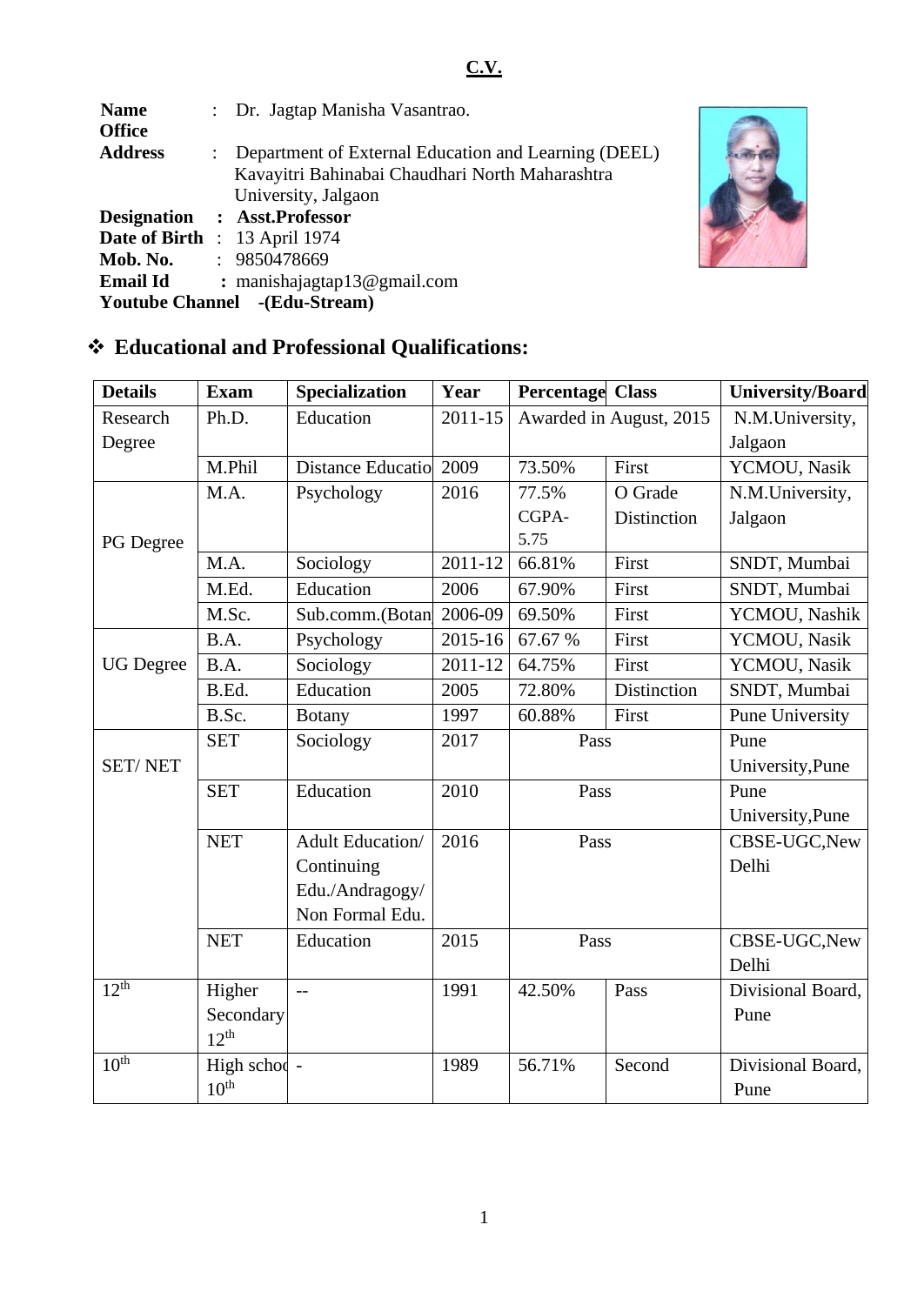| <b>Exam</b>                        | $11444101442$ $\sqrt{4441110440110}$<br><b>Specialization</b> | Year | Percentage | <b>Class</b> | <b>University/Board</b>         |
|------------------------------------|---------------------------------------------------------------|------|------------|--------------|---------------------------------|
| Diploma<br>Continuing<br>Education | Extension<br>& Lifelong Edu                                   | 2011 | 71.25%     | First        | B.A.M.University,<br>Aurangabad |
| S.H.G.                             | Saving & Record                                               | 2009 | 83.78%     |              | Distinction YCMOU, Nashik       |
| <b>MSCIT</b>                       | Computer Edn                                                  | 2009 | 62%        | First        | MKCL, Mumbai                    |
| D.E.E                              | Environment                                                   | 2007 | 50%        | Second       | CEE, Ahmadabad                  |
| D.S.M.                             | School Mgt.                                                   | 2005 | 67.25%     | First        | YCMOU, Nashik                   |
| <b>BALSEVIKA</b>                   | Child-Psychology                                              | 2004 | 74.70%     | First        | YCMOU, Nashik                   |
| C.T.C                              | Art $&$ Binding                                               | 2001 | 77.71%     | First        | Mumbai Vocational Board         |

## ❖ **Additional Qualifications:**

# **Experience:**

| <b>Designation</b>     | From        | <b>To</b>    | <b>Class</b>                                                                                                                                                                      | <b>Subject Taught /</b><br>Work pattern                                                                        | <b>Nature of</b><br>appointment | Institute/<br><b>University</b>                                                                                                                                   |
|------------------------|-------------|--------------|-----------------------------------------------------------------------------------------------------------------------------------------------------------------------------------|----------------------------------------------------------------------------------------------------------------|---------------------------------|-------------------------------------------------------------------------------------------------------------------------------------------------------------------|
| Assistant<br>Professor | Mar<br>2011 | Till<br>Date | Programme<br>Instruction<br>Design, Editing<br>Coordinator of<br><b>Self Learning</b><br>Material<br>Development of<br>B.A.M.A.<br>All Subjects /<br>B.Com/M.Com<br>M.A.Education | Academic<br>Administrative<br>Coordination<br>(Students, &<br><b>Study Centers</b><br>& doing related<br>work) | Contract                        | Department of<br>External<br><b>Education</b> and<br>Learning<br>(DEEL),<br>Kavayitri<br>Bahinabai<br>Chaudhari<br>North<br>Maharashtra<br>University,<br>Jalgaon |
| Lecturer               | Mar<br>2008 | June<br>2010 | M.A/M.<br>Com/M.Sc                                                                                                                                                                | Evaluation,<br>Communication<br>modes in edu.                                                                  | Contract                        | YCMOU,<br><b>Nasik</b>                                                                                                                                            |
| Lecturer               | 2007        | 2008         | <b>B.Ed</b>                                                                                                                                                                       | Edu. Evaluation<br>Sci., psychology                                                                            | Temporary                       | College<br>Education<br>Shiwale,<br>Murbad                                                                                                                        |
| Lecturer               | 2006        | 2006         | D.Ed                                                                                                                                                                              | Edu.Evaluation                                                                                                 | Temporary                       | SSPM College,<br><b>Nasik</b>                                                                                                                                     |
| Teacher                | 1999        | 2004         | $1$ to $9$                                                                                                                                                                        | Maths, sci.                                                                                                    | Temporary                       | Horizon<br>Academy<br><b>Nasik</b>                                                                                                                                |
| Hon.<br>Instructor     | 1997        | 1999         | Open<br>group                                                                                                                                                                     | First aid                                                                                                      | Temporary                       | Civil Defense,<br><b>Nasik</b>                                                                                                                                    |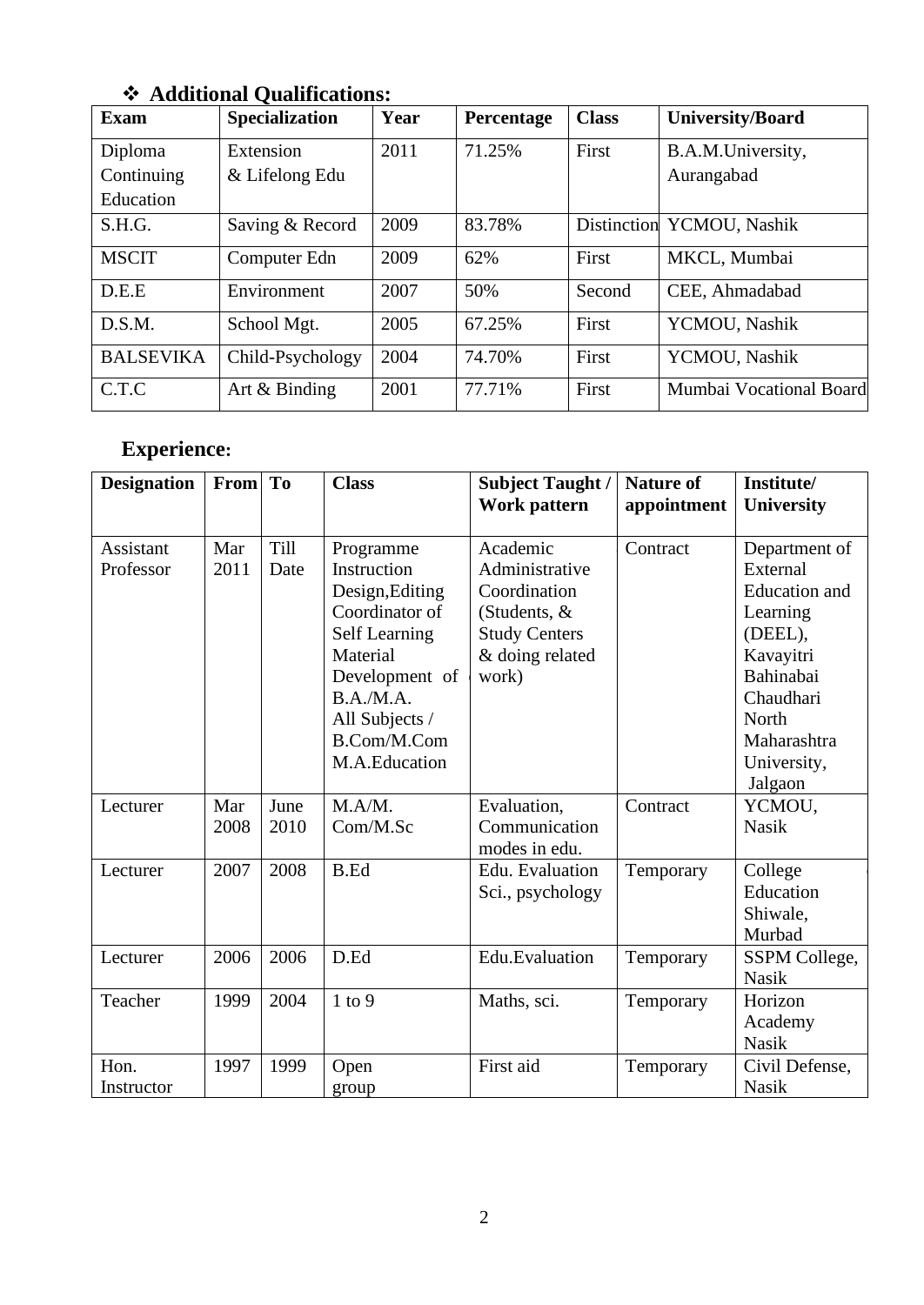## ❖ **Participation/Article presentation in Conferences/Symposia/ Workshops /FDP/MOOC Courses/ Training Programms etc.:**

| Sr.                  | Particulars/subjects                                                                                                                                                                                                          | <b>Level</b> | <b>Month</b>               | <b>Organizer &amp; Place</b>                                                                                                                                                                                                                                 |
|----------------------|-------------------------------------------------------------------------------------------------------------------------------------------------------------------------------------------------------------------------------|--------------|----------------------------|--------------------------------------------------------------------------------------------------------------------------------------------------------------------------------------------------------------------------------------------------------------|
| N <sub>0</sub><br>59 | Participation as a member in Organizing<br>National Level<br>Committee<br>online<br>at                                                                                                                                        | National     | & Year<br>$27 -$<br>28/10/ | School of Education,<br>KBCNMU,Jalgaon                                                                                                                                                                                                                       |
|                      | Interdisciplinary<br>Webinar<br>'Research<br>on<br>Methodology'                                                                                                                                                               |              | 2021                       |                                                                                                                                                                                                                                                              |
| 58                   | completed<br>$\&$<br>Actively<br>Successfully<br>participated in four days National Workshop<br>on 'Animation'                                                                                                                | National     | $7 - 10/$<br>9/2020        | <b>Universal Teachers</b><br>Academy ,Teach-Train-<br>Transform, Poducherry, India                                                                                                                                                                           |
| 57                   | Successfully completed & Actively<br>participated in One Week Online Faculty<br>Development Programme on<br>"ICT Enhanced Teaching Learning and<br>Creating MOOC's                                                            | ---          | 18-25<br>/8/2020           | Ministry of Human<br>Resource Development,<br>Pandit Madan Mohan<br>Malaviya National Mission<br>on Teachers and Teaching<br><b>Teaching Learning Centre</b><br>Ramanujan College<br>University of Delhi<br>And IQAC, Shivaji College<br>University of Delhi |
| 56                   | online<br>National<br>Participated<br>Level<br>at<br>Webinar on "Atmanirbhar Bharat"                                                                                                                                          | National     | 15/8/20<br>20              | Post graduate department of<br>commerce, S.P.D.M. Arts,<br>S.B.B. & S.H.D. Commerce<br>Science<br>S.M.A.<br>and<br>College, Shirpur Dist. Dhule                                                                                                              |
| 55                   | completed<br>$\&$<br>Actively<br>Successfully<br>$\dot{\rm s}$ ix<br>participated<br>in<br>days<br>online<br><b>FDP</b><br>'Educational<br>Programme<br>Video's<br>on<br>Creation under E-Content Deveopment for<br>Teachers' | ----         | $22 - 27$<br>/7/2020       | Dept. of Mathematics,<br>Statistics & IQAC of Rayat<br>Shikshan Sanstha's Rajarshi<br>Chhatrapati Shahu College,<br>Kolhapur                                                                                                                                 |
| 54                   | Successfully completed & Actively<br>participated in the UGC<br>(Paramarsh) Online FDP on "ICT in<br>Teaching & Evaluation"                                                                                                   | --           | $13 - 18$<br>/7/2020       | MSP Mandal's Shri Shivaji<br>College, Parbhani                                                                                                                                                                                                               |
| 53                   | Participated<br>online<br>National<br>at<br>Level<br>Webinar on 'Enterprise Leadership- Need of<br>Time'                                                                                                                      | National     | 28/6/<br>2020              | Gokhale<br>Education<br>Society's SMRK Art's &<br>Fine<br>Art's, B.K.Commerce<br>& A.K.Home Sci. Mahila<br>Mahavidyalaya Nashik                                                                                                                              |
| 52                   | National<br>online<br>Participated<br>Level<br>at<br>Webinar Under IQAC Cell on 'Post Covid<br>Teaching Scenario with Google Classroom'                                                                                       | National     | 7/6/<br>2020               | Social & Cultural<br>Association's<br>Smt.N.G.Chaudhari<br>ACS, College Kusumba,<br>Dist.Dhle                                                                                                                                                                |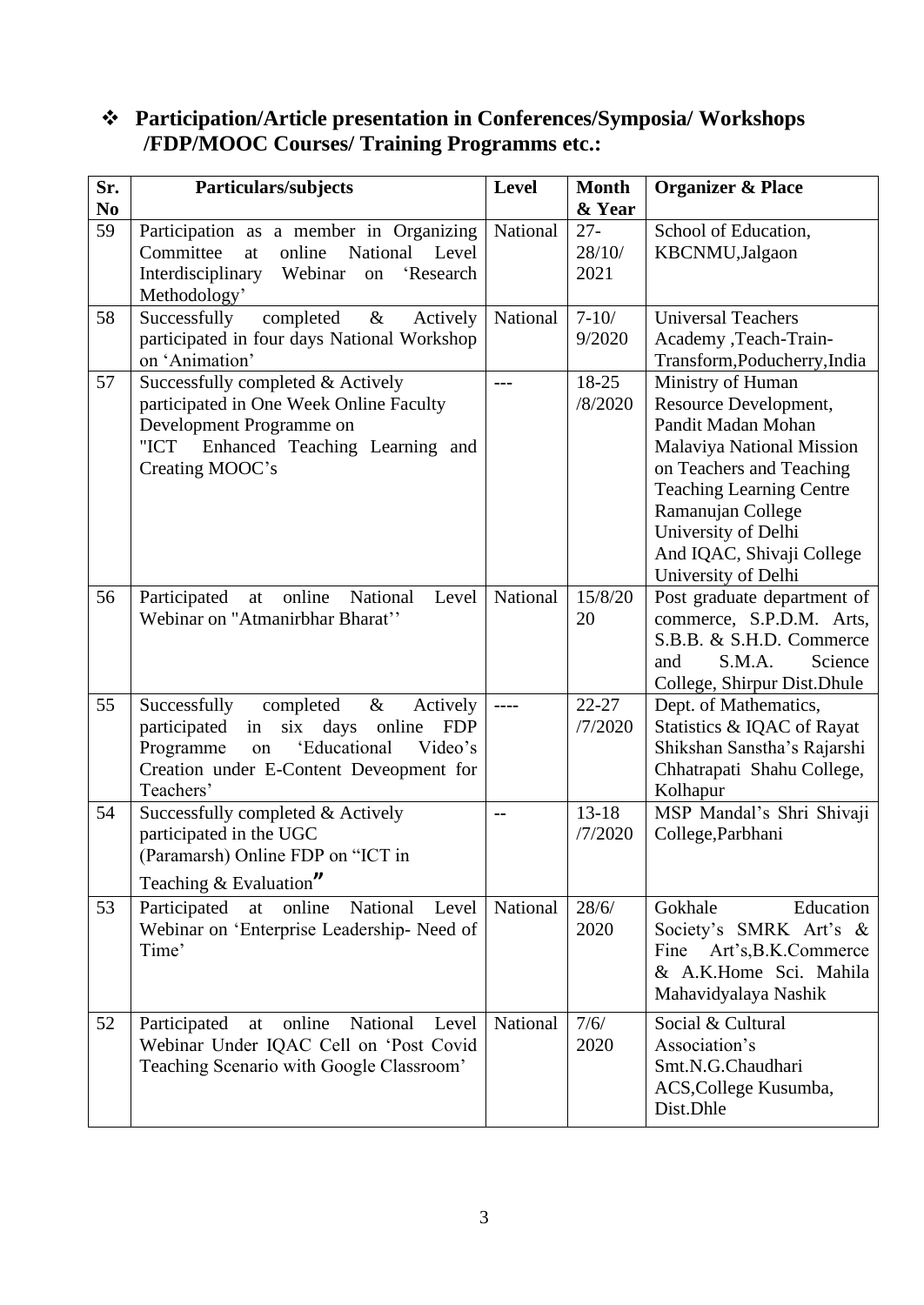| Sr.<br>N <sub>0</sub> | Particulars/subjects                                                                                                                                                                                                                                                                      | <b>Level</b>      | <b>Month</b><br>& Year         | <b>Organizer &amp; Place</b>                                                                                                                                                                         |
|-----------------------|-------------------------------------------------------------------------------------------------------------------------------------------------------------------------------------------------------------------------------------------------------------------------------------------|-------------------|--------------------------------|------------------------------------------------------------------------------------------------------------------------------------------------------------------------------------------------------|
| 51                    | National<br>online<br>Participated<br>Level<br>at<br>Webinar<br>Series<br>(12)<br>Sessions)<br>on<br>'Knowledge Generation in Education during<br>COVID-19 Pandemic- Qualitative Research.                                                                                                | National          | $1 - 6/6/$<br>2020             | Bombay Teachers, Training<br>College HSNC University<br>Mumbai<br>$\&$<br>Dept.of<br>University<br>Education,<br>of<br>Mumbai                                                                        |
| 50                    | Successfully completed with distinction $\&$<br>Actively participated in four week online<br>MOOC Course on 'Cooperative Learning<br>Pedagogy' was developed under the<br>UNESCO's OE4BW online mentoring<br>Program-2019                                                                 | ---               | 22/5/20<br>to<br>18/6/20<br>20 | GHG Khalsa College<br><sub>of</sub><br>Education, Gurusar Sadhar,<br>Punjab (India)                                                                                                                  |
| 49                    | Participation & Online Paper Presentation at<br><b>Online International Conference 'Post Covid</b><br>Education, Physical Education Scenario'on<br>'Strategies to Shape Up Online Learning<br>System Permanently for Students at University<br>Level & got best paper presentation award. | Internati<br>onal | 29/May<br>/2020                | IQAC & Department of<br>Physical Education and<br>Sports S.P.D.M. Arts,<br>S.B.B. & S.H.D. Commerce<br>and S.M.A. Science<br>College, Shirpur Dist. Dhule                                            |
| 48                    | at online National<br>Participated<br>Level<br>Webinar on 'Ethical & Quality aspects of<br>Research in Present Era'                                                                                                                                                                       | National          | $21 -$<br>23/5/<br>2020        | Knowledge Resource<br>Center, KBCNMU in<br>Association with<br>YCSP Mandal's<br>DDSP, ASC, College,<br>Erandole ,Jalgaon                                                                             |
| 47                    | Participation at online National Level<br>Webinar on "Post Covid Academic<br>Scenario"                                                                                                                                                                                                    | National          | 18-22<br>/May/<br>2020         | North Maharashtra<br>University and College<br>Teachers Association,<br>Jalgaon (N-MUCTA)                                                                                                            |
| 46                    | Participation at online National Level<br>Webinar on 'Exercise and Diet during<br>Quarantine & Lockdown organised under<br>IQAC & Department of Physical Education<br>and Sports                                                                                                          | National          | 12/May<br>/2020                | S.P.D.M. Arts, S.B.B. &<br>S.H.D. Commerce and<br>S.M.A. Science College,<br>Shirpur Dist. Dhule In<br>Collaboration with<br>Indian institute of scientific<br>research and analysis,<br>Aurangabad, |
| 45                    | Successfully completed with distinction $\&$<br>Actively participated in three week online<br><b>MOOC</b> Course on 'Designing Flexible<br>Approach of Learning'                                                                                                                          | ---               | 10/5/20<br>to<br>30/5/<br>2020 | OE4BW-Online<br><b>UNESCO</b><br>Mentoring Programme 2020                                                                                                                                            |
| 44                    | Participation & Paper presentation at one<br>day Interdisciplinary National Seminar on 'Th<br>Status of Disability Studies : Film & Literature                                                                                                                                            | National          | Feb.29/<br>2020                | Arunodaya Dnyan Prasarak<br>Mandal's Women's College<br>of Art's, Commerce, and<br>Home Science, Jalgaon. &<br>Sponsered by ICSSR, Delhi.                                                            |
| 43                    | Participation in two days National workshop<br>on 'Development of E-Content for Effective<br>Teaching & Learning'                                                                                                                                                                         | National          | Dec. $26 \&$<br>27/2019        | KBCNMU Jalgaon &<br>RPSPM's Shri V.S.Naik<br>Art's,Com.,Sci.College<br>,Raver.Dist.Jalgaon                                                                                                           |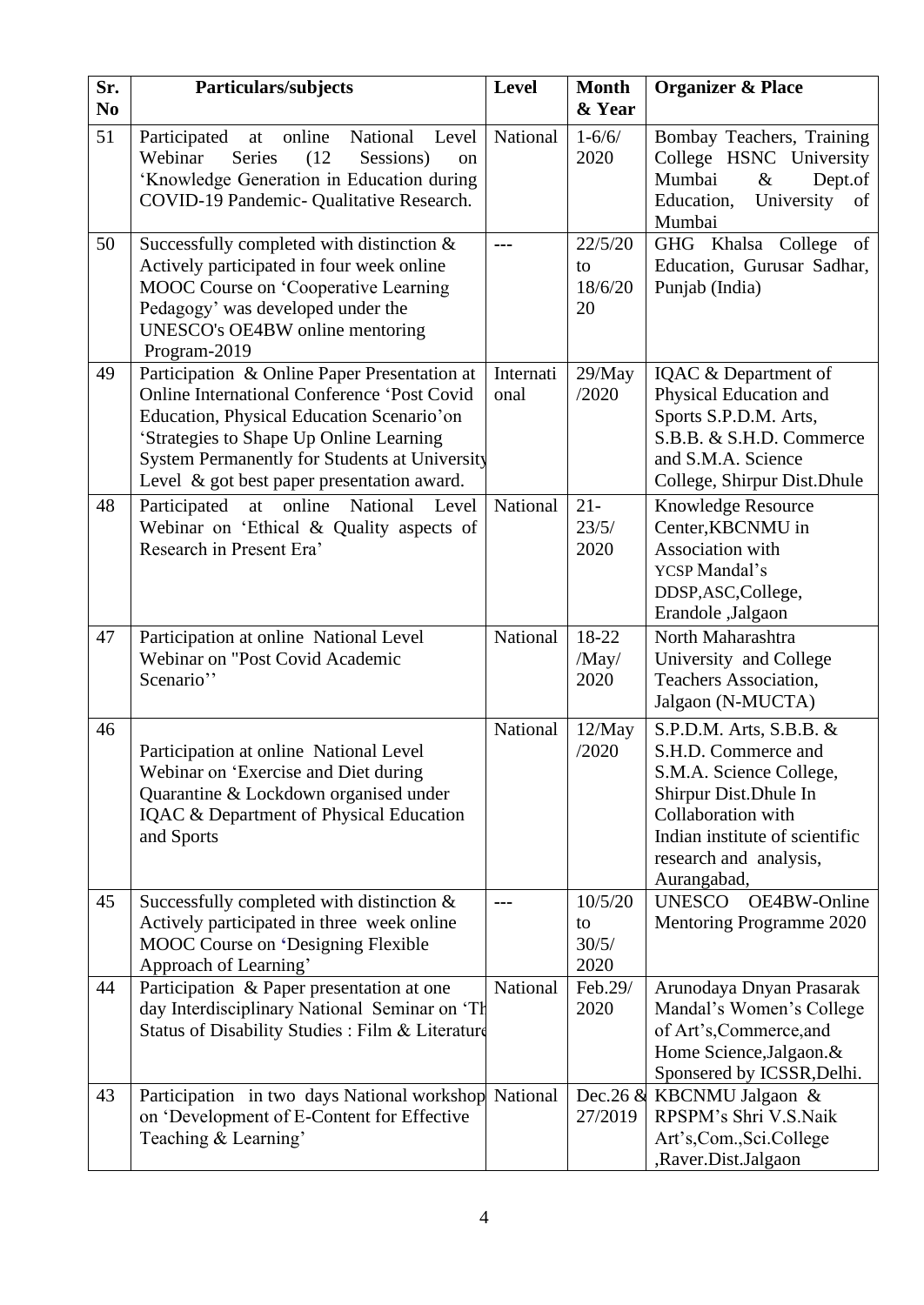| Sr.            | <b>Particulars/subjects</b>                                                            | Level        | <b>Month</b>       | <b>Organizer &amp; Place</b>                        |
|----------------|----------------------------------------------------------------------------------------|--------------|--------------------|-----------------------------------------------------|
| N <sub>0</sub> |                                                                                        |              | & Year             |                                                     |
| 42             | Participation & Paper presentation in one<br>day Interdisciplinary National Seminar on | National     | Feb.25/<br>2019    | Arunodaya Dnyan Prasarak                            |
|                | 'Industrialization and Socio-Environmental                                             |              |                    | Mandal's Women's College<br>of Art's, Commerce, and |
|                | Issues'(Industry-Academia Innovative                                                   |              |                    | Home Science, Jalgaon                               |
|                | Practices) also participated as a Chair Person                                         |              |                    |                                                     |
| 41             | Participation in one day Interdisciplinary                                             | National     | Feb.23/            | Arunodaya Dnyan Prasarak                            |
|                | National Seminar on 'Intellectual Property                                             |              | 2019               | Mandal's Women's College                            |
|                | Rights: Nature and Problem'                                                            |              |                    | of Art's, Commerce, and                             |
|                |                                                                                        |              |                    | Home Science, Jalgaon                               |
| 40             | Participation in National Conference                                                   | National     | Feb.16/            | Valley<br>Education<br>Tapi                         |
|                | On'Contemporary Issues In India and Peace                                              |              | 2019               | Societies' Women's College                          |
|                | Education'                                                                             |              |                    | of Education, Faizpur, Dist.                        |
|                |                                                                                        |              |                    | Jalgaon                                             |
| 39             | Participation in two days training programm                                            | Universi     | Oct.               | KBCNMU,Jalgaon                                      |
|                | on 'Leadership development: Creating                                                   | ty           | $08 - 09/$         |                                                     |
|                | direction, Setting goals, Defining tasks under                                         |              | 2018               |                                                     |
|                | <b>ERASMUS+ CABCIN Project</b>                                                         |              |                    |                                                     |
| 38             | Participation in two days training programm                                            | Universi     | Sept.              | KBCNMU,Jalgaon                                      |
|                | on 'Personal development & intellectual                                                | ty           | $17 - 18/$<br>2018 |                                                     |
| 37             | honesty'under ERASMUS+ CABCIN Project<br>Participation in one day seminar on 'Bhartiya | Universi     | Mar.               | <b>Bhartiya Vichar MancNorth</b>                    |
|                | Drustikonatun Uccha Shikshan'                                                          | ty           | 20/2018            | Maharashtra                                         |
|                |                                                                                        |              |                    | University, Jalgaon                                 |
| 36             | Participation in Research workshop for                                                 | Universi     | Feb.               | School of Language and                              |
|                | Lecturers                                                                              | ty           | 21/2018            | <b>Research Center, North</b>                       |
|                |                                                                                        |              |                    | Maharashtra                                         |
|                |                                                                                        |              |                    | University, Jalgaon                                 |
| 35             | Participation at National Conference                                                   | National     | Feb.               | <b>IIMT</b> College of                              |
|                | on Latest Advances in Technology,                                                      |              | 10/2018            | Management,                                         |
|                | Management and Media                                                                   |              |                    | Greater Noida & KAAV                                |
|                |                                                                                        |              |                    | Publication, New Delhi                              |
| 34             | Participation & Paper presentation                                                     | National     | Feb.               | Tapi Valley Education                               |
|                | National<br>Conference on New Trends<br>at                                             |              | 1/2018             | Societies' Women's College                          |
|                | Education                                                                              |              |                    | of Education, Faizpur, Dist.                        |
| 33             | Participation at State level interdisciplinary                                         | <b>State</b> | Dec.               | Jalgaon<br>Arunodaya Dnyan Prasarak                 |
|                | workshop on 'Human rights and present                                                  |              | 11/2017            | Mandal's Women's College                            |
|                | scenario                                                                               |              |                    | of Art's, Commerce, and                             |
|                |                                                                                        |              |                    | Home Science, Jalgaon                               |
| 32             | Participation at National Conference on Make                                           | National     | Feb.               | School of Management                                |
|                | India: Rejuvenating Indian Economy for                                                 |              | 10/2017            | Studies,                                            |
|                | <b>Sustainable Development</b>                                                         |              |                    | North Maharashtra                                   |
|                |                                                                                        |              |                    | University, Jalgaon                                 |
| 31             | Participation & Paper presentation                                                     | National     | Dec.               | Tapi Valley Education                               |
|                | at National Conference on Skill-Based                                                  |              | $27th$ /           | Societies' Women's College                          |
|                | Education                                                                              |              | 2016               | of Education, Faizpur, Dist.                        |
|                |                                                                                        |              |                    | Jalgaon                                             |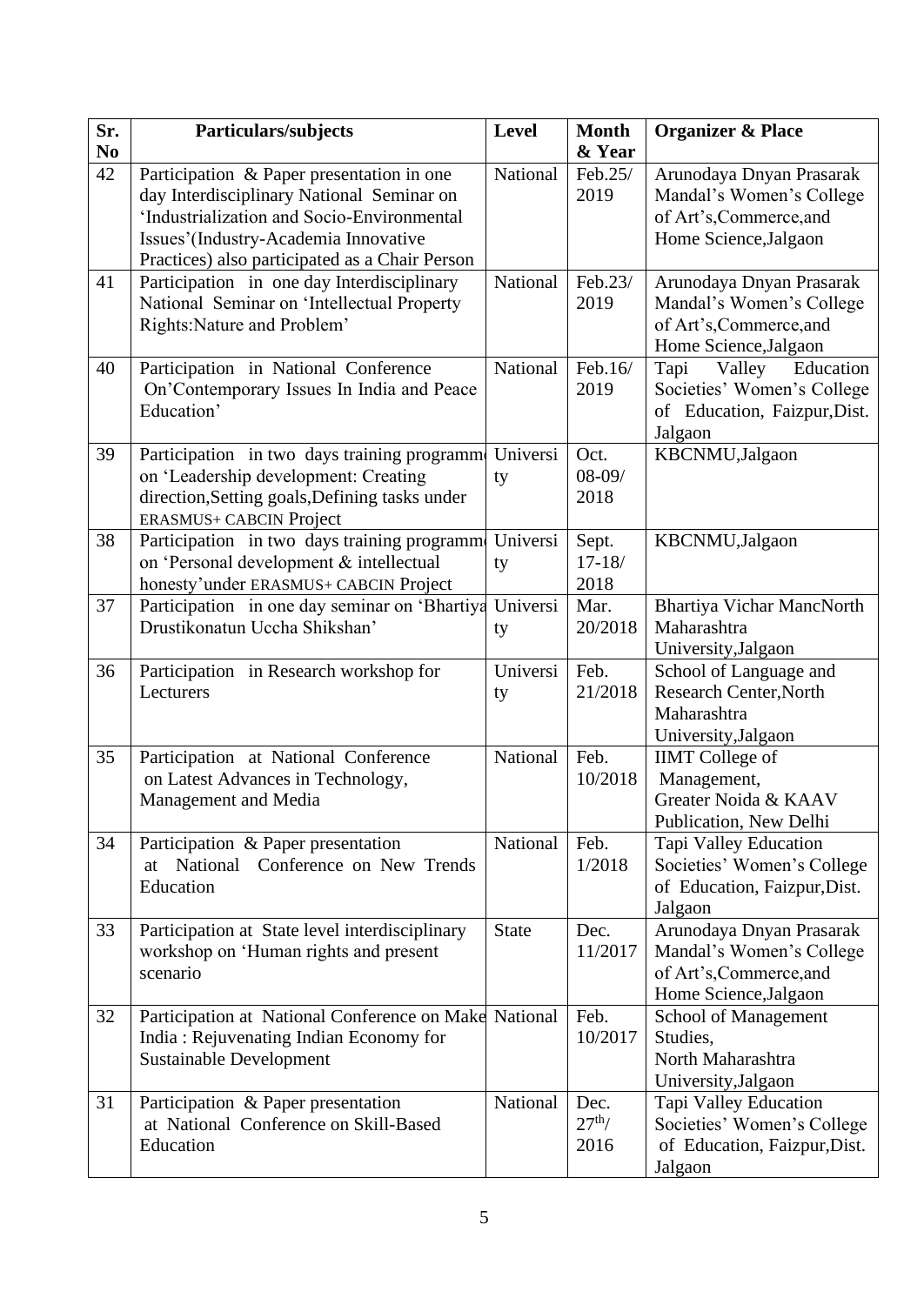| Sr.<br>N <sub>0</sub> | Particulars/subjects                                                                                                            | <b>Level</b>      | <b>Month</b><br>& Year        | <b>Organizer &amp; Place</b>                                                                                               |
|-----------------------|---------------------------------------------------------------------------------------------------------------------------------|-------------------|-------------------------------|----------------------------------------------------------------------------------------------------------------------------|
| 30                    | Participation & Paper presentation<br>National Seminar on Education of<br>at<br>Socially Disadvantaged Groups in India          | National          | March<br>$4 - 6/$<br>2016     | Regional Institute of<br>Education,<br><b>Bhopal (NCERT)</b>                                                               |
| 29                    | Participation at National Conference on<br>Role of Community Radio as a Medium<br>of Rural & Urban Development                  | National          | Feb.<br>$12-13,$<br>2016      | Dept. of Mass<br>Communication<br>$\&$<br>Journalism,<br>North<br>Maharashtra<br>University, Jalgaon                       |
| 28                    | Participation at Local level Conference<br>on Understanding Learning Disability                                                 | Local             | Jan.28,<br>2016               | Asha Foundation's Inter<br>National Development of<br><b>Excellent Education</b><br>Academy (INDEEA), Jalgaon              |
| 27                    | Participation at National Conference on<br>Interreligious Dialogue : A Discourse<br>Philosophy of Religion                      | National          | Jan.8-9,<br>2016              | North Maharashtra<br>University's<br>Pratap P.G.Research Centre o<br>Philosophy, Amalner, Dist.<br>Jalgaon                 |
| 26                    | Participation & Article Presentation at<br>National Conference on 'Multidisciplinary<br>approach of Holistic Human Development' | National          | October,<br>31,2015           | Tapi Valley Education<br>Societies' Women's College<br>of Education, Faizpur, Dist.<br>Jalgaon                             |
| 25                    | Participation at National Conference on<br>' Excellence in Teacher Education'                                                   | National          | March,<br>$24-25,$<br>2015    | Janta Shikshan Mandal's<br>Sane Guruji Vidyaprabodhini<br>Comprehensive College of<br>Education, Khiroda, Dist.<br>Jalgaon |
| 24                    | National Conference on<br>Participation at<br>"Terrorism, Religious Fanaticism & World<br>Peace : Psychological Perspective'    | National          | March,<br>$22 - 23$ ,<br>2015 | KCE's M.J.College, Jalgaon                                                                                                 |
| 23                    | Participation at National Conference<br>on 'Women & Media'                                                                      | National          | Feb-11,<br>2015               | Women's Studies<br>Center, NMU, Jalgaon                                                                                    |
| 22                    | Participation at National Workshop<br>on Development of Self Learning<br>Material in Open & Distance Learning                   | National          | Jan,<br>$19-23,$<br>2015      | STRIDE, IGNOU, New<br>Delhi                                                                                                |
| 21                    | Participation & Article Presentation at<br>National Conference on 'Women<br>Empowerment'                                        | National          | January,<br>13,2015           | Sant Janagade Art's<br>Comm.College, Khaper,<br>Nandurbar                                                                  |
| 20                    | Participation & Article Presentation at<br><b>International Interdisciplinary Conference</b><br>on 'Rural Society'              | Inter<br>national | January,<br>11,2015           | Pankaj College, Chopada,<br>Jalgaon                                                                                        |
| 19                    | Participation & Article submitted at<br>National Conference on 'Health and<br>Education'                                        | National          | October,<br>16,2014           | Tapi Valley Education<br>Societies' Women's College<br>of Education,<br>Faizpur, Dist. Jalgaon                             |
| 18                    | National Conference on<br>Participation at<br>'Distance Learning'                                                               | National          | Sept.,<br>19,2014             | Symbiosis Center for<br>Distance Learning, Pune                                                                            |
| 17                    | National Conference on<br>Participation at<br>'Changing Dimensions of Human<br>Rights and Duties'                               | National          | July,<br>17&x<br>18,2014      | School of Law & School of<br>Social Sciences, North<br>Maharashtra<br>University, Jalgaon                                  |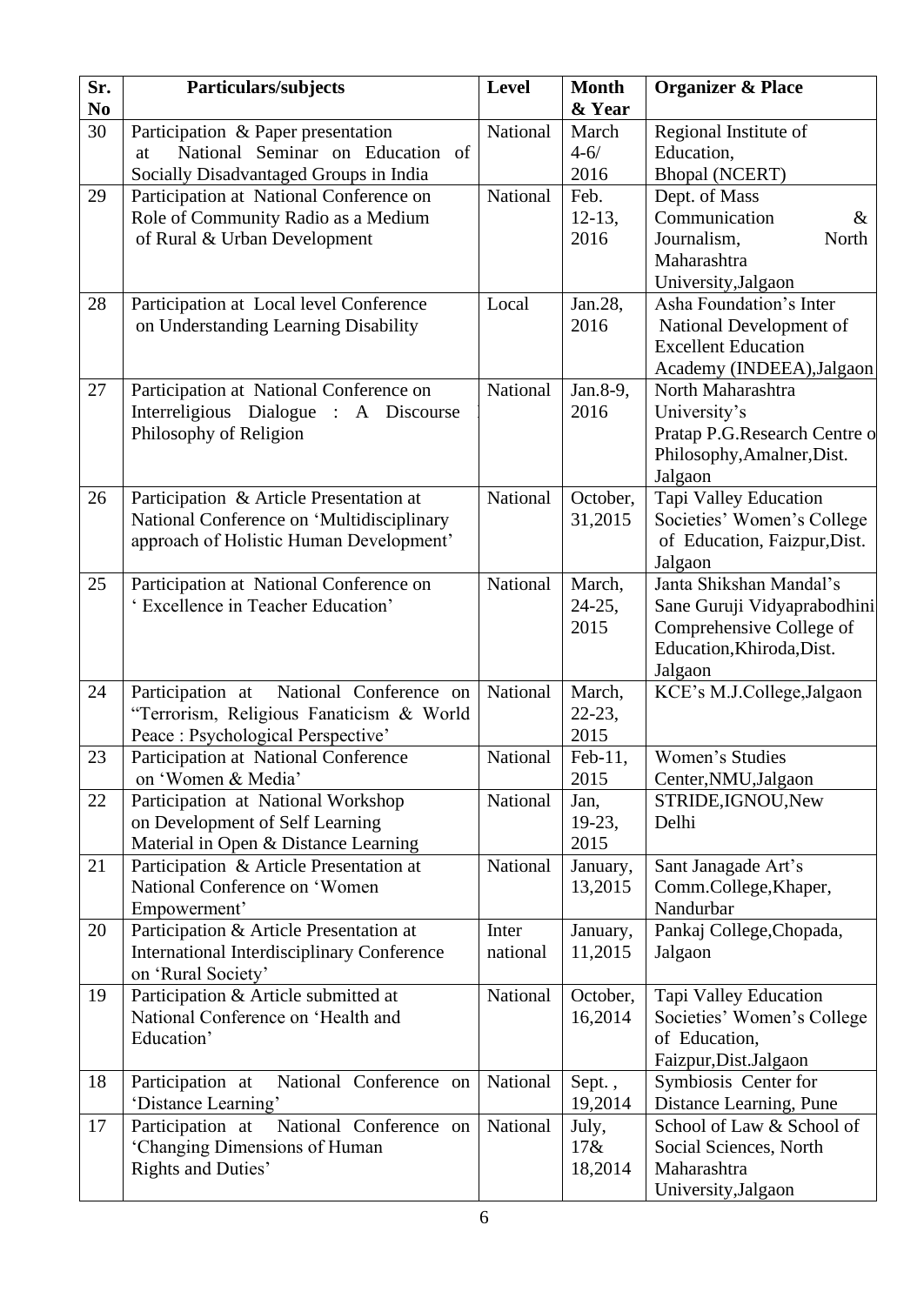| Sr.<br>N <sub>0</sub> | Particulars/subjects                                                                                                                                             | <b>Level</b>      | <b>Month</b><br>& Year     | <b>Organizer &amp; Place</b>                                                                                                                     |
|-----------------------|------------------------------------------------------------------------------------------------------------------------------------------------------------------|-------------------|----------------------------|--------------------------------------------------------------------------------------------------------------------------------------------------|
| 16                    | Participation & Article presentation at<br>3 <sup>rd</sup> Multidisciplinary International<br>Conference on 'Face of Emerging<br>Research'                       | Inter<br>national | July,<br>13,2014           | S.S.P.M'S Sahjeevan Poly-<br>Technique, Tehu, Parola,<br>Dist.Jalgaon & Sachetan<br>Multipurpose<br>Research<br>Organization, Parola,<br>Jalgaon |
| 15                    | Participation & Article presentation at<br>National Conference on 'New Trends In<br>Examination System'                                                          | National          | March,<br>4,2014           | Dept.of Education, North<br>Maharashtra<br>University, Jalgaon                                                                                   |
| 14                    | Participation & Article presentation at<br>2 <sup>nd</sup> Multidisciplinary International<br>Conference on 'Emerging Innovation In<br>Research Methodology'     | Internati<br>onal | February<br>9,2014         | MBCM'Sri Chhatrapati<br>Raje Sambhaji College of<br>Education, Jalgaon &<br>Sachetan Multipurpose<br>Research Organization,<br>Parola, Jalgaon   |
| 13                    | Participation & Article presentation at<br>National level conference on 'Future of<br>India's Internal Security : Challenges &<br>Responses                      | National          | February<br>$3-4/2014$     | Dept.of Defence &<br>Strategic Studies , School of<br>Arts & Humanities, North<br>Maharashtra<br>University, Jalgaon                             |
| 12                    | Participation & Article presentation at<br>Interdisciplinary National level conference<br>on' Spiritual Intelligence And Education'                              | National          | February<br>2/2/2014       | Adivasi Seva Sahayyak &<br>Shikshan Prasarak<br>Sanstha's, Shri Surupsing<br>H.Naik College of<br>Education, Navapur.                            |
| 11                    | Participation at National level conference<br>On 'Violence against women : Security &<br>Law'                                                                    | National          | January<br>28-29<br>2014   | Women's Studies Centre.<br>North Maharashtra<br>University Jalgaon                                                                               |
| 10                    | Participation & Article presentation at<br>International level conference on<br>'Disseminating Learning, Diminishing<br>Boarders-ODL in 21 <sup>st</sup> Century | Inter<br>national | April,<br>$5 - 7/2013$     | <b>Indian Distance Education</b><br>Association In<br>Collaboration<br>with Maulana Azad<br>National<br>Urdu University, Hydrabad                |
| 09                    | Participation & Article presentation at 1 <sup>st</sup><br>Multidisciplinary Multipurpose National<br>level conference on Ways of Innovative<br>Thought'         | National          | Mar-<br>$30 - 31$<br>,2013 | Sachetan Multipurpose<br>Research<br>Organisation, Parola,                                                                                       |
| 08                    | Participation & Article presentation at<br>National level conference on 'Improving the<br>Quality of Teaching and Learning in Higher<br>Education'               | National          | Mar-<br>$24 - 25$<br>,2013 | S.G.V.C.College of<br>Education<br>Khiroda, Dist. Jalgaon                                                                                        |
| 07                    | Participation at National level conference on<br>'Changing Scenario of Present Education<br>System'.                                                             | National          | <b>Mar 1-2</b><br>,2012    | Dept.Of Education,<br>North Maharashtra<br>Univ., Jalgaon                                                                                        |
| 06                    | Participation & Article presentation at<br>National level conference on 'Experiences<br>and Challenges in Teacher Education'                                     | National          | 28-30,<br>Dec/<br>2011     | Dept.of Education &<br>Extention, University of<br>Pune, Pune                                                                                    |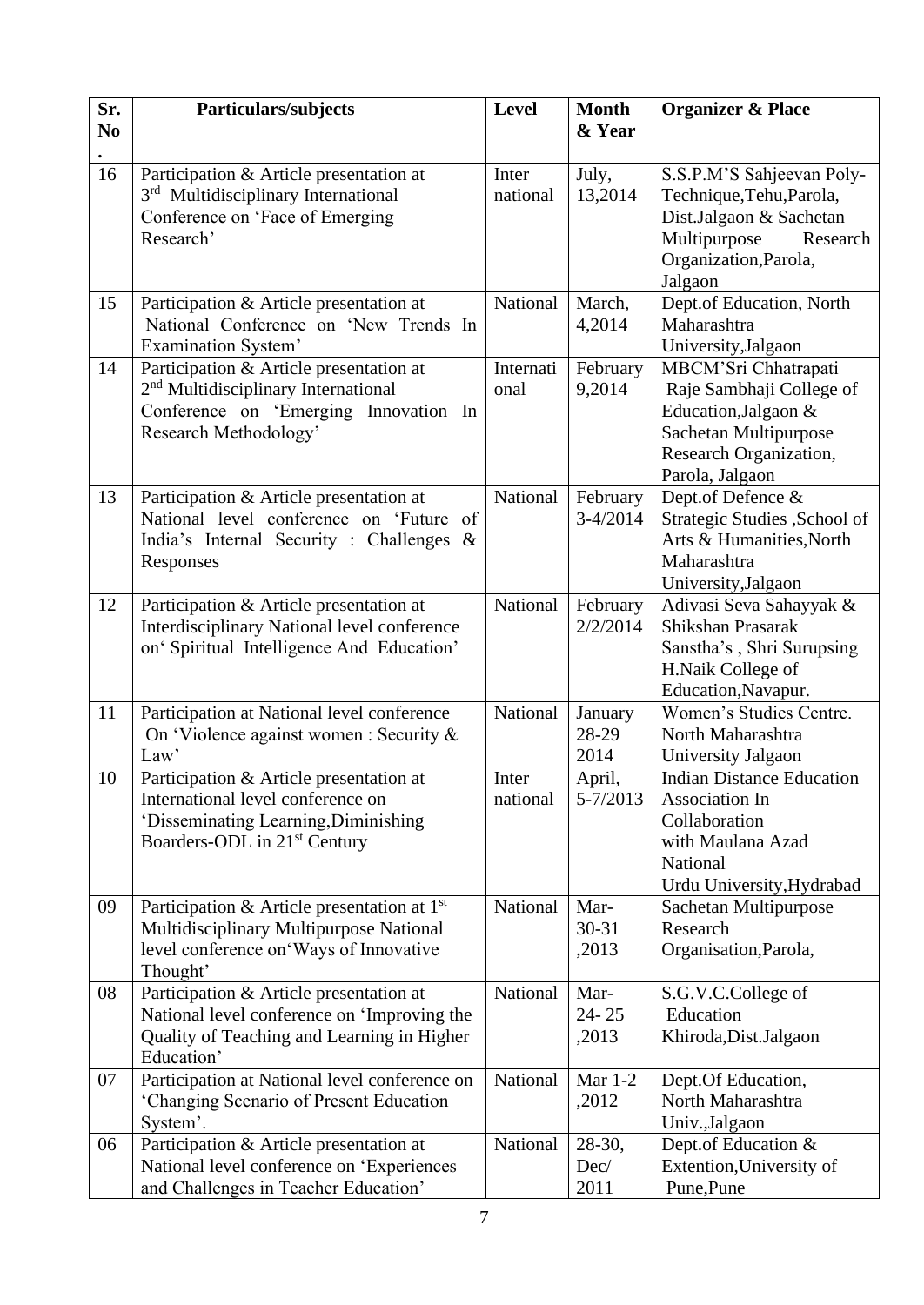| Sr.<br>N <sub>0</sub> | Particulars/subjects                                                                                                                                                                                          | <b>Level</b>                                 | <b>Month</b><br>& Year         |                                | <b>Organizer &amp; Place</b>                      |                                           |
|-----------------------|---------------------------------------------------------------------------------------------------------------------------------------------------------------------------------------------------------------|----------------------------------------------|--------------------------------|--------------------------------|---------------------------------------------------|-------------------------------------------|
| 05                    | Participation at National level conference on<br>'Technology<br>Interventions<br>Higher<br>In<br>Education'.                                                                                                  | National                                     | $18-20,$<br><b>Nov</b><br>2008 |                                | Y.C.M.O.Univ. Nasik & A<br>Athbasca Univ. Canada. |                                           |
| 04                    | Participation in workshop on pillars of<br>Education                                                                                                                                                          | Universi<br>ty                               | $7 - 8$<br>April,<br>2006      |                                | S.N.D.T.Univ., Mumbai.                            |                                           |
| 03                    | Participation at District level Folk art<br>workshop                                                                                                                                                          | District                                     | July,<br>2001                  | Social Welfare<br>Office, Pune |                                                   |                                           |
| 02                    | Participation at State level workshop on<br>Child right& Defense                                                                                                                                              | <b>State</b>                                 | April,<br>2000                 |                                | UNICEF, Mumbai.                                   |                                           |
| 01                    | Participation at District level Vibhagiya<br>yuva samata parishad                                                                                                                                             | District                                     | Mar,<br>2000                   | Nasik.                         | Social Welfare Office,                            |                                           |
|                       | Writing Task with Published in Book/ Magazine/News Article/Other:                                                                                                                                             |                                              |                                |                                |                                                   |                                           |
| Sr.<br>No.            | <b>Details</b>                                                                                                                                                                                                | <b>Publication</b>                           | No.                            | <b>ISBN/ISSN</b>               | Page<br>No.                                       | <b>Month</b><br>$\boldsymbol{\&}$<br>Year |
| 22                    | DELED-23<br>Creative Drama, Art's and Education-1<br>in Hindi Medium for DELED<br>Units: (Block 1, Total 04 Units)                                                                                            | Vikas<br>Publication,<br>Noida, Delhi        |                                | <b>In Process</b>              |                                                   |                                           |
| 21                    | DELED-13<br>Pedagogy Of Environmental Studies<br>in Hindi Medium for DELED<br>Units: (Block 1&3, Total 08 Units)                                                                                              | <b>Vikas</b><br>Publication,<br>Noida, Delhi |                                | <b>In Process</b>              |                                                   |                                           |
| 20                    | DELED-12: Pedagogy Of Mathematics<br>(First Year) in Hindi Medium for DELED<br>Units: (Block 1-2, Total 06 Units)                                                                                             | <b>Vikas</b><br>Publication,<br>Noida, Delhi |                                | <b>In Process</b>              |                                                   |                                           |
| 19                    | DELED-06-Emerging Gender and<br>Inclusive Perspectives in Education in Hindi   Publication,<br>Medium for DELED<br>Units: (Block 1-2 & 4, Total 10 Units)                                                     | Vikas<br>Noida, Delhi                        |                                | <b>In Process</b>              |                                                   |                                           |
| 18                    | DELED-05-Understanding society,<br>Education and Curriculum in Hindi<br>Medium for DELED,<br>Units: (Block 1-2, Total 07 Units)                                                                               | Vikas<br>Publication,<br>Noida, Delhi        |                                | <b>In Process</b>              |                                                   |                                           |
| 17                    | DELED-02-Education In Contemporary<br><b>Indian Society</b><br>Units: (Block 1-4, Total 16 Units)                                                                                                             | Vikas<br>Publication,<br>Noida, Delhi        |                                | <b>In Process</b>              |                                                   |                                           |
| 16                    | Published books on DELED-07<br>School Culture, Leadership<br>And Teacher Development in Hindi<br>Medium for DELED, IInd Year<br>Units: (Block 1&3, Total 07 Units)                                            | <b>Vikas</b><br>Publication,<br>Noida, Delhi |                                | 9789354535178                  | $1-80 &$<br>189 - 250                             | Dec.<br>2021                              |
| 15                    | Published<br>books<br>GEODL-19<br>on<br>VOCATIONAL / WORK EDUCATION in Hindi<br>Medium (Vyavasaik shiksha) for<br>B.Ed.(ODL)<br>$\Pi^{\text{nd}}$<br>Year, Bhoj<br>Open<br>University, Bhopal, Madhya Pradesh | Vikas<br>Publication,<br>Noida, Delhi        |                                | 9789354532580                  | $1 - 216$                                         | Dec.<br>2021                              |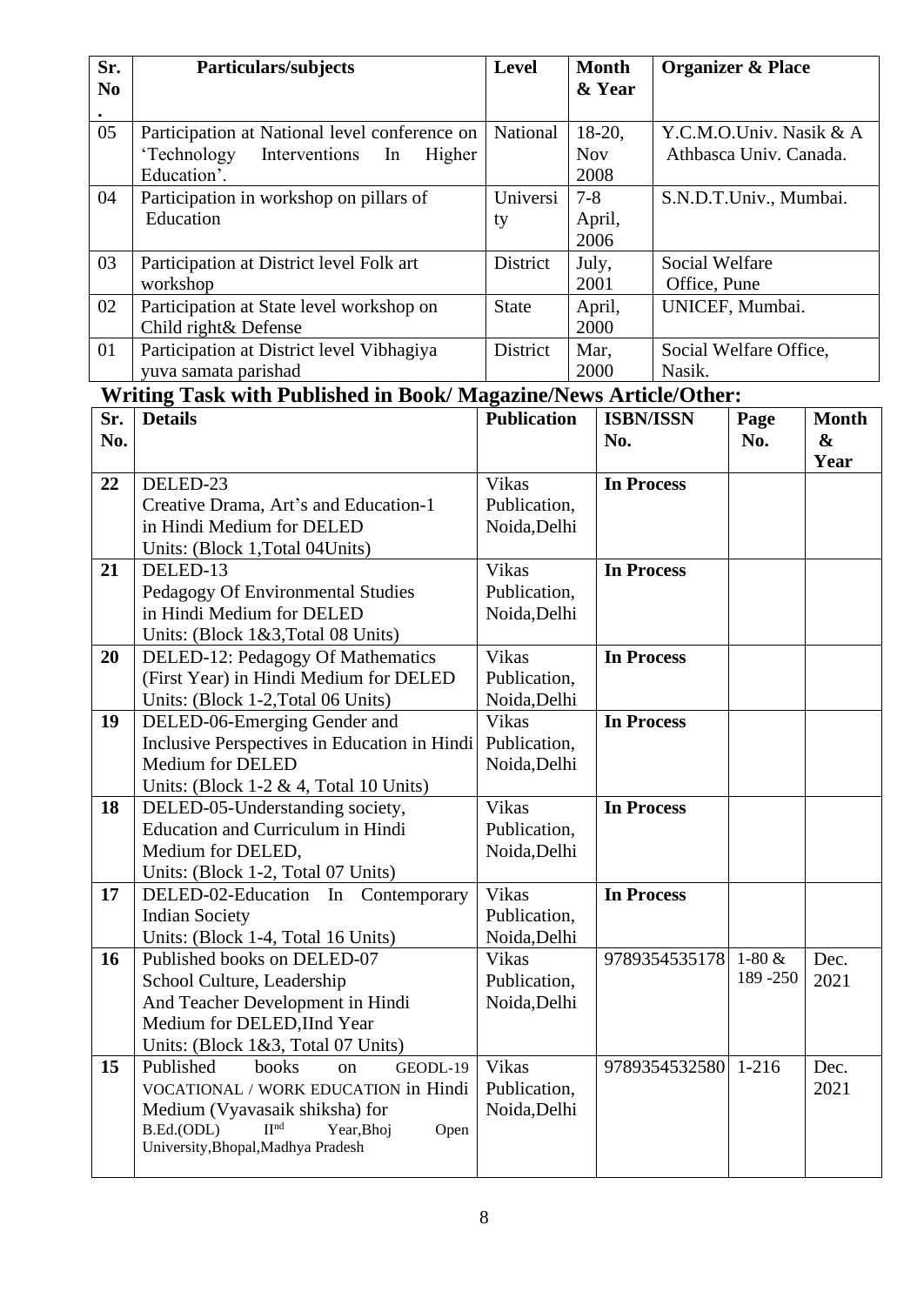| Sr.<br>No. | <b>Details</b>                                                   | <b>Publication</b>     | <b>ISBN/ISSN</b><br>No.  | Page<br>No. | <b>Month</b><br>$\boldsymbol{\&}$ |
|------------|------------------------------------------------------------------|------------------------|--------------------------|-------------|-----------------------------------|
|            |                                                                  |                        |                          |             | Year                              |
| 14         | Published books on Research                                      | Atharve                | 978-93-90288-            | $1 - 197$   | Oct.                              |
|            | <b>Synopsis Writing</b>                                          | Publication,           | $00-0$                   |             | 2021                              |
|            |                                                                  | Jalgaon                |                          |             |                                   |
| 13         | Published books on Life Skills                                   | Aksharvedh             | 978-93-89493-            | $1 - 265$   | Jun.                              |
|            |                                                                  | Prakashan,             | $75 - 7$                 |             | 2021                              |
|            |                                                                  | Pune                   |                          |             |                                   |
| 12         | Article in Edited Book on Yuvakanchya                            | Atharve                | P-978-93-90288           | 177-198     | 2020                              |
|            | Vividhangi Vikasat NSS chi Bhumika : Ek                          | Publication,           | $-28-1$                  |             |                                   |
|            | Sanshodhanatmak Adhava                                           | Jalgaon                | E-978-93-                |             |                                   |
| 11         |                                                                  |                        | 90288-29-8<br>In CD Form | 47-86       | 2013-14                           |
|            | <b>Book Chapter-No.4</b><br><b>Indian Tradition of Education</b> | IDEAL, NMU,            |                          |             |                                   |
|            | (Course -M.A.Sociology, Paper -                                  | Jalgaon                |                          |             |                                   |
|            | <b>Education &amp; Society)</b>                                  |                        |                          |             |                                   |
| 10         | <b>Book Chapter-No.7</b>                                         | IDEAL, NMU,            | In CD Form               | 124-137     | 2013-14                           |
|            | <b>Instruction Design</b>                                        | Jalgaon                |                          |             |                                   |
|            | (Course-M.A.Education,                                           |                        |                          |             |                                   |
|            | <b>Paper-Educational Technology</b>                              |                        |                          |             |                                   |
| 09         | <b>Book Chapter-No.2</b>                                         | IDEAL, NMU, In CD Form |                          | $16 - 35$   | 2013-14                           |
|            | Types of Guidance                                                | Jalgaon                |                          |             |                                   |
|            | (Course-M.A.Education,                                           |                        |                          |             |                                   |
|            | Paper-Educational Guidance &                                     |                        |                          |             |                                   |
|            | <b>Counselling</b>                                               |                        |                          |             |                                   |
| 08         | <b>Book Chapter-No.3</b>                                         |                        | In CD Form               | 36-48       | 2013-14                           |
|            | Occupational information and job analysis                        | IDEAL, NMU,            |                          |             |                                   |
|            | (Course-M.A.Education,                                           | Jalgaon                |                          |             |                                   |
|            | Paper-Educational Guidance &                                     |                        |                          |             |                                   |
|            | <b>Counselling</b>                                               |                        |                          |             |                                   |
| 07         | <b>Book Chapter-No.7</b>                                         | IDEAL, NMU, In CD Form |                          | 92-105      | 2013-14                           |
|            | <b>Testing in Guidance Service</b><br>(Course-M.A.Education,     | Jalgaon                |                          |             |                                   |
|            | <b>Paper-Educational Guidance &amp; Counsellir</b>               |                        |                          |             |                                   |
| 06         | <b>Book Chapter-No.4</b>                                         | IDEAL, NMU,            | In CD Form               | $43 - 59$   | 2013-                             |
|            | <b>Teacher Education Programmes at</b>                           | Jalgaon                |                          |             | 14                                |
|            | <b>Different Levels</b>                                          |                        |                          |             |                                   |
|            | (Course-M.A.Education,                                           |                        |                          |             |                                   |
|            | <b>Paper-Teacher Education</b> )                                 |                        |                          |             |                                   |
| 05         | <b>Book Chapter-No.5</b>                                         | IDEAL, NMU,            | In CD Form               | 60-73       | 2013-                             |
|            | <b>Teacher Education Institutions at Different</b>               | Jalgaon                |                          |             | 14                                |
|            | Levels                                                           |                        |                          |             |                                   |
|            | (Course-M.A.Education,                                           |                        |                          |             |                                   |
|            | <b>Paper-Teacher Education</b> )                                 |                        |                          |             |                                   |
| 04         | <b>Book Chapter-No.8</b>                                         | IDEAL, NMU,            | ISBN-978-81-             | 70-87       | 2012-13                           |
|            | <b>Research in Distance Education</b>                            | Jalgaon                | 923014-3-3               |             |                                   |
|            | (Course:M.A.Education,                                           |                        |                          |             |                                   |
|            | <b>Paper-Distance Education</b> )                                |                        |                          |             |                                   |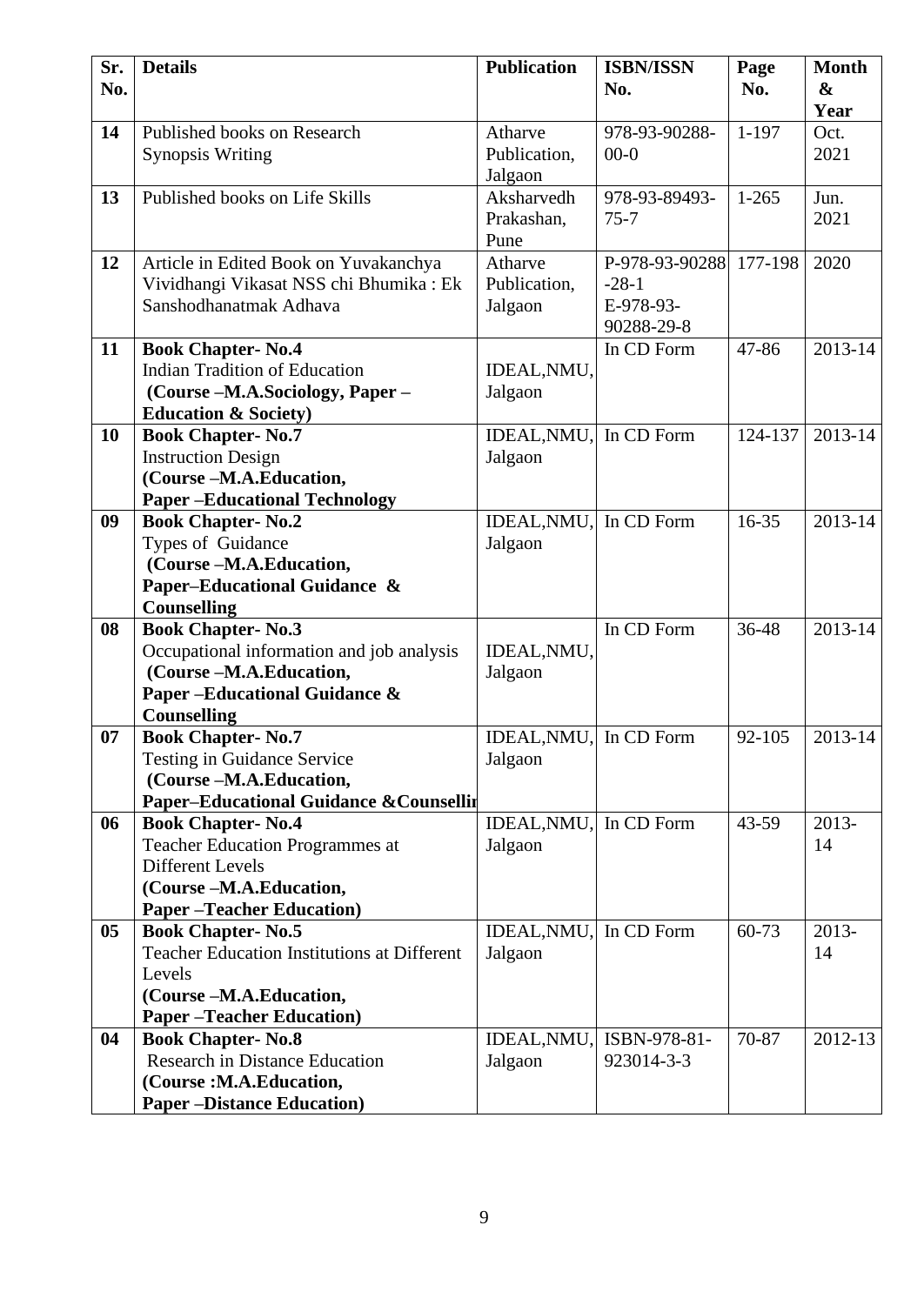| Sr. | <b>Details</b>                          | <b>Publication</b>        | <b>ISBN/ISSN</b>         | Page     | <b>Month</b> |
|-----|-----------------------------------------|---------------------------|--------------------------|----------|--------------|
| No. |                                         |                           | No.                      | No.      | &            |
|     |                                         |                           |                          |          | Year         |
| 03  | <b>Book Chapter-No.2</b>                |                           | IDEAL, NMU, ISBN-978-81- | $9-17$   | 2012-13      |
|     | <b>Importance Of Distance Education</b> | Jalgaon                   | 923014-3-3               |          |              |
|     | (Course-M.A.Education,                  |                           |                          |          |              |
|     | <b>Paper-Distance Education</b> )       |                           |                          |          |              |
| 02  | <b>Book Chapter-No.1</b>                | IDEAL,                    | ISBN-978-81-             | $1 - 8$  | 2012-13      |
|     | Introduction of Distance Education      | NMU, Jalgaon   923014-3-3 |                          |          |              |
|     | (Course M.A.Education, Paper–Distance)  |                           |                          |          |              |
|     | <b>Education</b> )                      |                           |                          |          |              |
| 01  | <b>Book Chapter-No.1</b>                |                           | ISBN-978-81-             | $1 - 14$ | 2012-13      |
|     | Need and Sources of Generating          | IDEAL, NMU 923014-0-2     |                          |          |              |
|     | Knowledge                               | Jalgaon                   |                          |          |              |
|     | Course:M.A.                             |                           |                          |          |              |
|     | <b>Education, Paper-Research</b>        |                           |                          |          |              |
|     | Methodology                             |                           |                          |          |              |

|     | ❖ Research Paper/Articles Published in Book/Souvenir/Conference Procceding |                               |                      |          |           |  |
|-----|----------------------------------------------------------------------------|-------------------------------|----------------------|----------|-----------|--|
| Sr. | <b>Details</b>                                                             | <b>Publication</b>            | <b>ISBN/ISSN</b>     | Page     | Month &   |  |
| No. |                                                                            |                               | No.                  | No.      | Year      |  |
| 19  | <b>Research Paper/Article-</b>                                             | Platinum-A peer               |                      | $7 - 12$ | Dec-2021  |  |
|     | "Writing skills for reviewing                                              | Reviewed<br>National          | ISSN-2231-0096       |          | Vol (12)4 |  |
|     | related literature / research                                              | Multidisciplinary             |                      |          |           |  |
|     |                                                                            | Journal, Atharv               |                      |          |           |  |
|     |                                                                            | Publication, Jalgaon          |                      |          |           |  |
| 18  | <b>Research Paper/Article-</b>                                             | <b>International Research</b> | ISSN-2348-7143       | 156-     | Feb-      |  |
|     | A Challenging Role of Teacher's                                            | Fellows Association's         | <b>Impact Factor</b> | 159      | 2020      |  |
|     | & Parent's to Overcome Learning                                            | 'Research Journy'.            | (6.625)              |          |           |  |
|     | Disability                                                                 | Multidisciplinary             | Special Issue-243    |          |           |  |
|     |                                                                            | International E-              |                      |          |           |  |
|     |                                                                            | Research Journal.Peer         |                      |          |           |  |
|     |                                                                            | Revived, Indexed &            |                      |          |           |  |
|     |                                                                            | Refereed                      |                      |          |           |  |
|     |                                                                            | Journal.Printed by            |                      |          |           |  |
|     |                                                                            | Prashant Publication,         |                      |          |           |  |
|     |                                                                            | Jalgaon                       |                      |          |           |  |
| 17  | <b>Research Paper/Article-</b>                                             | <b>Contemporary Issues</b>    | ISSN-2348-7143       | $27 -$   | Feb-      |  |
|     | Pedagogical Strategy for Effective                                         | in India & Peace              | <b>Impact Factor</b> | 31       | 2019      |  |
|     | <b>Implementation of Peace Educatio</b>                                    | <b>Education, Research</b>    | (6.261)              |          |           |  |
|     | at Various Levels                                                          | Journy, International         |                      |          |           |  |
|     |                                                                            | E-Research Journal,           |                      |          |           |  |
|     |                                                                            | Swatidhan International       |                      |          |           |  |
|     |                                                                            | Publication, Yeola,           |                      |          |           |  |
|     |                                                                            | Nashik                        |                      |          |           |  |
| 16  | <b>Research Paper/Article-</b>                                             | Industrialization and         | ISBN-                | $170-$   | Feb-      |  |
|     | Development of Industries and                                              | Socio-Environmental           | 978-93-88769-40-     | 177      | 2019      |  |
|     | its Impact through Air Pollution                                           | <b>Issues</b>                 | $\overline{2}$       |          |           |  |
|     | on Environment                                                             | Prashant Publication,         |                      |          |           |  |
|     |                                                                            | Jalgaon                       |                      |          |           |  |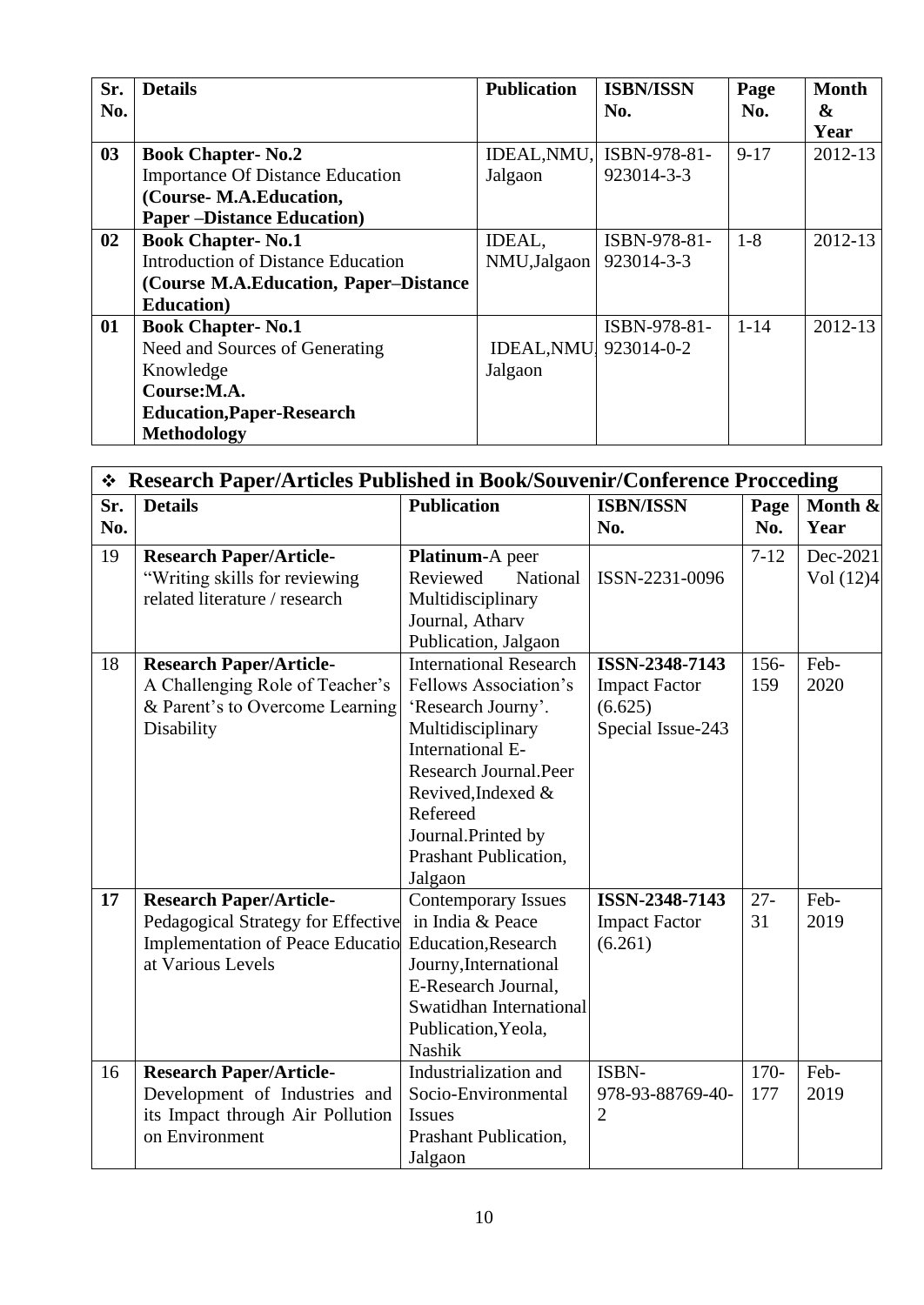| Sr.<br>No. | <b>Details</b>                                                                                                                                   | <b>Publication</b>                                                                                              | <b>ISBN/ISSN</b><br>No.                        | Page<br>No.               | Month &<br>Year                             |
|------------|--------------------------------------------------------------------------------------------------------------------------------------------------|-----------------------------------------------------------------------------------------------------------------|------------------------------------------------|---------------------------|---------------------------------------------|
| 14         | Research Paper/Article-<br>Diversity in Teaching Learning<br>Process: A Transformed<br>Horizon in Distance Education                             | New Trends in<br>Education, Prashant<br>Publication,<br>Jalgaon                                                 | ISBN-<br>978-93-85019-86-<br>9                 | $17 -$<br>23              | Feb-<br>2018                                |
| 13         | <b>Research Paper/Article-</b><br><b>Skill Based Education Through</b><br><b>ODL:</b> A Source on Generating<br><b>Employment for Womens</b>     | Skill-based Education,<br>Prashant Publication,<br>Jalgaon                                                      | ISBN-<br>978-93-82414-96-<br>$\overline{4}$    | $151 -$<br>158            | Dec-<br>2016                                |
| 12         | <b>Research Paper/Article-</b><br>An Impact of Media for Holistic<br>Development of Human Being                                                  | 'Multidisciplinary<br>approach of Holistic<br>Human<br>Development',<br>Atharve<br>Publication, Jalgaon         | ISBN-<br>978-93-85026-58-<br>$\overline{4}$    | $31 -$<br>35              | Oct-<br>2015                                |
| 11         | <b>Research Paper/Article-</b><br>Effective<br>and<br>Meaningful<br>Teaching Learning :<br>A Path<br><b>Towards Excellence</b>                   | Excellence in<br>Teacher<br>Education(Shikshak<br>Shikshanatil<br>Utkrusthata), Atharve<br>Publication, Jalgaon | $ISBN -$<br>978-93-85026-29-<br>$\overline{4}$ | 15                        | 2015                                        |
| 10         | <b>Research Paper/Article-</b><br>Causes and factors of Terrorism:<br>Psychological View                                                         | Conference Souvenir-<br>M.J.College, Jalgaon                                                                    | ----                                           | $61-$<br>64<br>(In<br>CD) | Mar-<br>$22 - 23$ ,<br>2015                 |
| 09         | <b>Research Paper/Article-</b>                                                                                                                   | Platinum-A peer                                                                                                 | <b>ISSN</b>                                    | $232 -$                   | Jan-                                        |
|            | of<br>Role<br>University<br>as<br>a<br>Milestone<br>for<br>Women<br>Empowerment                                                                  | <b>Reviewed National</b><br>Journal, Jalgaon                                                                    | 2231-0096                                      | 235                       | 2015,<br>Vol-5,                             |
| 08         | <b>Research Paper/Article-</b><br>Distance Education : A Face for<br>Enhancing<br>Educationally<br><b>Empowerment of Rural Women</b>             | Rural Society: Past,<br>Present & Future<br>Prashant Publication,<br>Jalgaon                                    | ISBN-<br>978-93-85021-18-3                     |                           | 28-30 Jan, 2015                             |
| 07         | <b>Research Paper/Article-</b>                                                                                                                   | <b>Health and</b>                                                                                               | ISBN-                                          | 68-72                     | Oct.2014,                                   |
|            | Relation between Stress and<br>Health of the employed and<br>unemployed Women.: An<br>Review                                                     | <b>Education</b><br>Book, Atharve<br>Publication, Jalgaon                                                       | 978-93-84093-52-5                              |                           | 1 <sup>st</sup><br>Edition                  |
| 06         | <b>Research Paper/Article-</b><br>Systematic Skills for Writing<br><b>Review Related Literature</b><br>(RRL) Chapter:<br>A Step By Step Approach | Sanshodhan<br><b>Kranti</b><br>International<br>Multidisciplinary<br><b>Research Journal</b>                    | ISSN-<br>$2321 - 0389$                         | $46 - 50$                 | July-2014<br>Vol-16,<br>Special<br>Issue-VI |
| 05         | <b>Research Paper/Article-</b><br>Challenge & Solutions of ICT/<br>based Online Exams                                                            | New Trends In<br><b>Examination System,</b><br>Published & Printed<br>By Varad Prakashan,<br>Jalgaon            | <b>ISBN</b><br>978-81-925956-6-5               | $31 - 33$                 | March,<br>2014-15                           |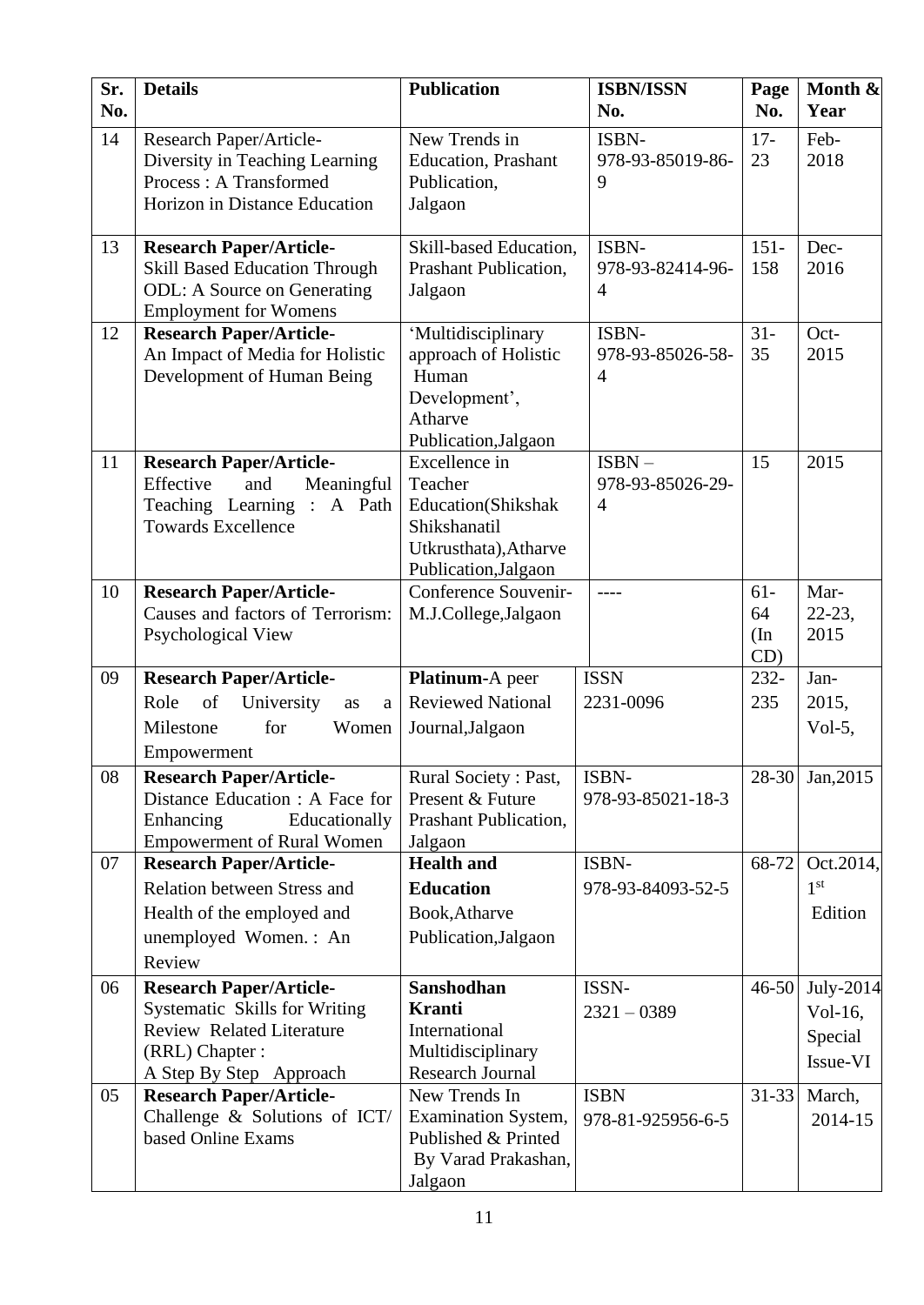| Sr.<br>No. | <b>Details</b>                      | <b>Publication</b>      | <b>ISBN/ISSN</b><br>No. | Page<br>No. | Month &<br>Year |
|------------|-------------------------------------|-------------------------|-------------------------|-------------|-----------------|
| 04         | <b>Research Article-</b>            | Sanshodhan Kranti       | ISSN-                   | $13 - 18$   | February-       |
|            | <b>Action Research: An</b>          | International           | $2321 - 0389$           |             | 2014,           |
|            | Innovative Methodological           | Multidisciplinary       |                         |             | $Vol-11$ ,      |
|            | Approach                            | <b>Research Journal</b> |                         |             | Special         |
|            |                                     |                         |                         |             | Issue-V         |
| 03         | <b>Research Paper/Article-</b>      | Conference              | ISBN-                   | $31 - 34$   | February-       |
|            | Future of India's Internal Security | Proceeding,             | 978-81-925956-8-9       |             | 2014,           |
|            | <b>Challenges and Responses</b>     | Organized by , Dept.    |                         |             |                 |
|            |                                     | of Defence &            |                         |             |                 |
|            |                                     | Strategic Studies,      |                         |             |                 |
|            |                                     | North Maharashtra       |                         |             |                 |
|            |                                     | Univ.Jalgaon            |                         |             |                 |
| 02         | <b>Research Paper/Article-</b>      | Souvenir                | ISBN-                   | $54 - 57$   | February-       |
|            | Spiritual Intelligence and          | Interdisciplinary       | 978-93-82528-83-8       |             | 2014            |
|            | Human Behavior: A                   | National level          |                         |             |                 |
|            | Correlation                         | conference              |                         |             |                 |
|            |                                     | on'Spiritual            |                         |             |                 |
|            |                                     | Intelligence And        |                         |             |                 |
|            |                                     | Education'              |                         |             |                 |
| 01         | <b>Research Paper/Article-</b>      | <b>EDUBEAM-</b>         | ISSN-                   | 96-         | MMNC-           |
|            | 'Trends, Strategies & Best          | International           | $2320 - 6314$           | 109         | Special         |
|            | Practices In Open &                 | Multidisciplinary       | (Online)                |             | Issue           |
|            | Distance Learning'.                 | online Research Journ   |                         |             | April           |
|            |                                     |                         |                         |             | 2013            |

#### ❖ **Research Paper/Articles Published in Recognized Research journal/Magazine/News Article/Other:**

| Sr. | <b>Details</b>               | <b>Publication</b>          | <b>ISBN/ISSN</b> | Page    | Month &   |
|-----|------------------------------|-----------------------------|------------------|---------|-----------|
| No. |                              |                             | No.              | No.     | Year      |
| 11  | Shikshanshastra              | Review of Research          | ISSN-            | 65-74   | Jan. 2018 |
|     | Mahavidyalayatil             | <b>International Online</b> | 2249-894X        |         | Vol: 7,   |
|     | Chhatradhyapkanchi           | Multidisciplinary           | impact           |         | Issue: 4  |
|     | Adhyayan                     | Journal, Solapur            | factor,          |         |           |
|     | Shaili, Shikshnaprati        |                             | (2018)           |         |           |
|     | Abhivrutti Yancha            |                             | 5.2331           |         |           |
|     | Shaikshanik                  |                             |                  |         |           |
|     | Sampadanasandarbhat          |                             |                  |         |           |
|     | <b>Tulnatmak Abhyas</b>      |                             |                  |         |           |
| 10  | <b>Skill Based Education</b> | Kaav International          | e-ISSN           | 374-377 | $FEB-10/$ |
|     | for Employment of            | Journal of Economics,       | 2348 - 4969      |         | 2018      |
|     | Women: A Source              | Commerce & Business         | With             |         | Volume: 5 |
|     | Through Open and             | Management: A Peer          | impact           |         | Issue: 1  |
|     | Distance Learning (ODL)      | Review Quarterly Journal,   | factor,          |         |           |
|     |                              | Mubarkabad, Delhi, 81       | (2018)           |         |           |
|     |                              |                             | 7.8902           |         |           |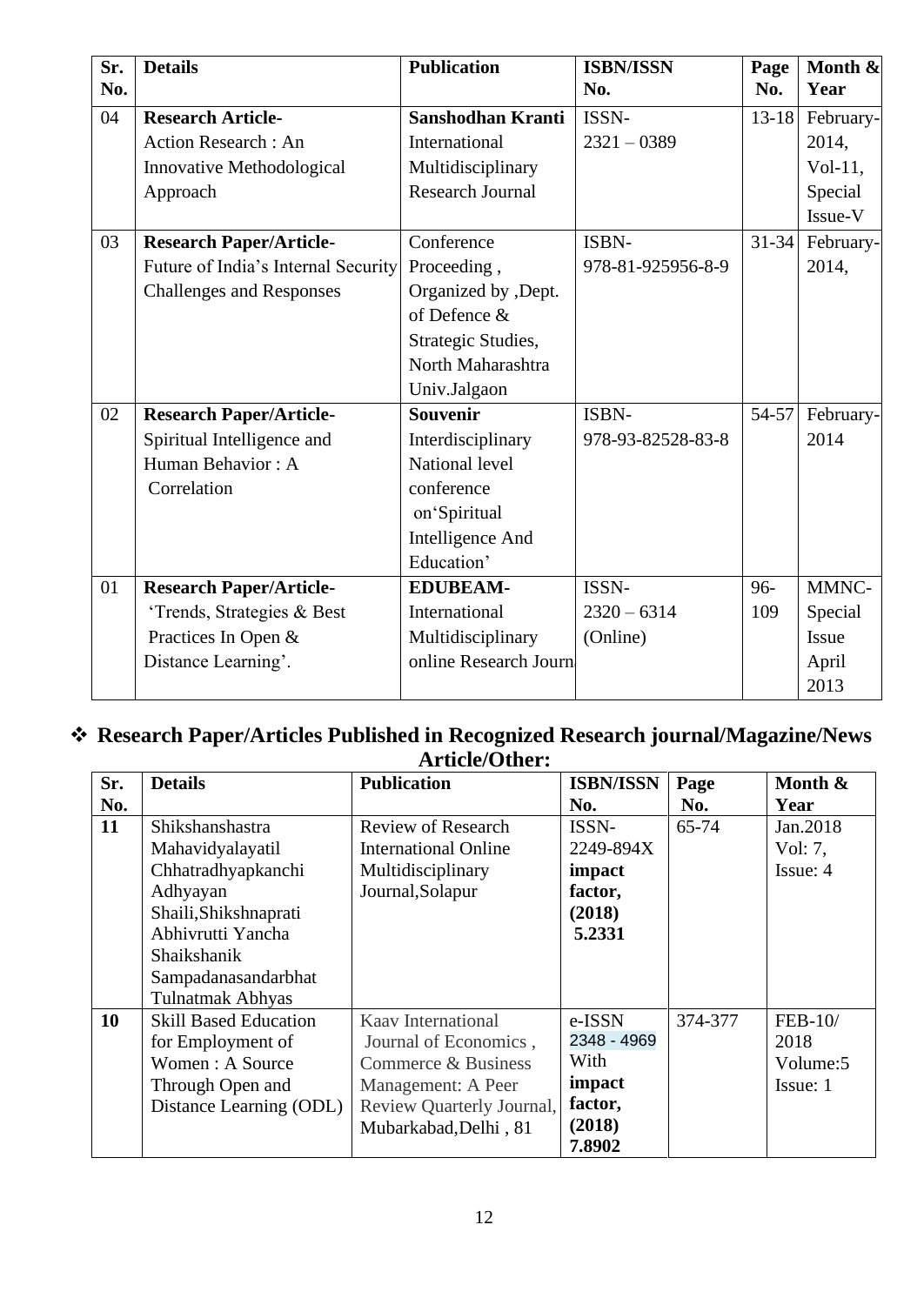| Sr. | <b>Details</b>                                                                                                                                                               | <b>Publication</b>                                                                                                                                      | <b>ISBN/ISSN</b>                                                         | Page      | Month &                                         |
|-----|------------------------------------------------------------------------------------------------------------------------------------------------------------------------------|---------------------------------------------------------------------------------------------------------------------------------------------------------|--------------------------------------------------------------------------|-----------|-------------------------------------------------|
| No. |                                                                                                                                                                              |                                                                                                                                                         | No.                                                                      | No.       | Year                                            |
| 09  | Role of University<br>as a Milestone<br>For Women<br>Empowerment                                                                                                             | Mahila Pratishtha,<br>International<br>Multdisciplinary Journal<br>on Women and Gender<br><b>Studies</b>                                                | ISSN-<br>2454-7891<br>With impact<br>factor<br>(2018)<br>2.1797          | 259-264   | JAN-<br><b>MAR.2018</b><br>Volume:3<br>Issue: 3 |
| 08  | <b>Status of Girl Education in</b><br>Rural Area: A Statistical<br>Study                                                                                                     | <b>Scholarly Research</b><br>Journal for<br>Interdisciplinary<br>Studies, Pune                                                                          | e-ISSN<br>2278 - 8808<br>With impact<br>factor, (2016)<br>6.177          | 8909-8918 | NOV-<br>DEC.2017<br>Volume:4<br>Issue: 37       |
| 07  | A Versatile Role of<br>Teacher & Parent's<br>to Overcome<br>Learning Disability                                                                                              | Kaav International<br>Journal of Economics,<br>Commerce & Business<br>Management: A Peer<br><b>Review Quarterly</b><br>Journal, Mubarkabad<br>Delhi, 81 | e-ISSN<br>2348 - 4969<br>With<br>impa<br>factor(2018)<br>7.8902          | 790-795   | OCT-<br>DEC.2017<br>Volume:4<br>Issue: 4        |
| 06  | A Comprehensive Study<br>of Math Anxiety,<br><b>Attitudes Towards Math</b><br>class and Academic<br>Achievement of Eighth<br>Standard<br><b>Students</b>                     | <b>Quest International</b><br>Multidisciplinary<br>Research Journal,<br>Publish World, Anand,<br>Gujarat(India)                                         | ISSN:<br>$2278 -$<br>4497<br>Quality<br>Impact<br>Factor:<br>6.89 (CARS) | $6 - 17$  | Oct-Dec,<br>2016<br>$Vol - V$ ,<br>$Issue-VIII$ |
| 05  | Shikshanshastra<br>Mahavidyalayatil<br>Chhatradhyapkanchi<br>Shikshnaprati Abhivrutti<br>Yancha Shaikshanik<br>Sampadanasandarbhat<br><b>Tulnatmak Abhyas</b>                | <b>Indian Streams Research</b><br>Journal, International<br>Recognition<br>Multidisciplinary<br>Research Journal, Solapur                               | ISSN-<br>2230-7850<br>impact<br>factor,<br>(2016)<br>4.1625              | 45-58     | Mar.2016<br>Vol: $6,$<br>Issue: 2               |
| 04  | Adhyan shaili:<br>Sankalpana<br>Pratimane/Prakar                                                                                                                             | <b>Vidyasearch</b><br>A Quarterly International<br>Journal In Arts, Fine Arts,<br>Humanity, Education &<br>Law, Dhule                                   | ISSN-<br>2278-7348                                                       | 42-48     | August-<br>2013<br>$Vol-2$ ,<br>Issue-1         |
| 03  | <b>Student Learning Styles</b><br><b>And Related Ideas</b>                                                                                                                   | Sanshodhan Kranti<br>International<br>Multidisciplinary<br>Research Journal                                                                             | ISSN-<br>$2321 -$<br>0389                                                | $7 - 13$  | May-2013<br>Vol- $2,$<br>Issue-I                |
| 02  | An exploration of various<br>modalities adopted to<br>enhance quality in<br>distance education of<br>Under graduate & post<br>graduate programs: The<br>NMU, IDEALs approach | <b>An International</b><br>Peer Reviewed<br><b>Scholarly Research</b><br>Journal for<br>Interdisciplinary<br>Studies, Pune                              | ISSN-<br>(Online)<br>2278-<br>8808                                       | 1327-1333 | Mar-Apr,<br>2013,<br>Vol-I,<br>Issue-V          |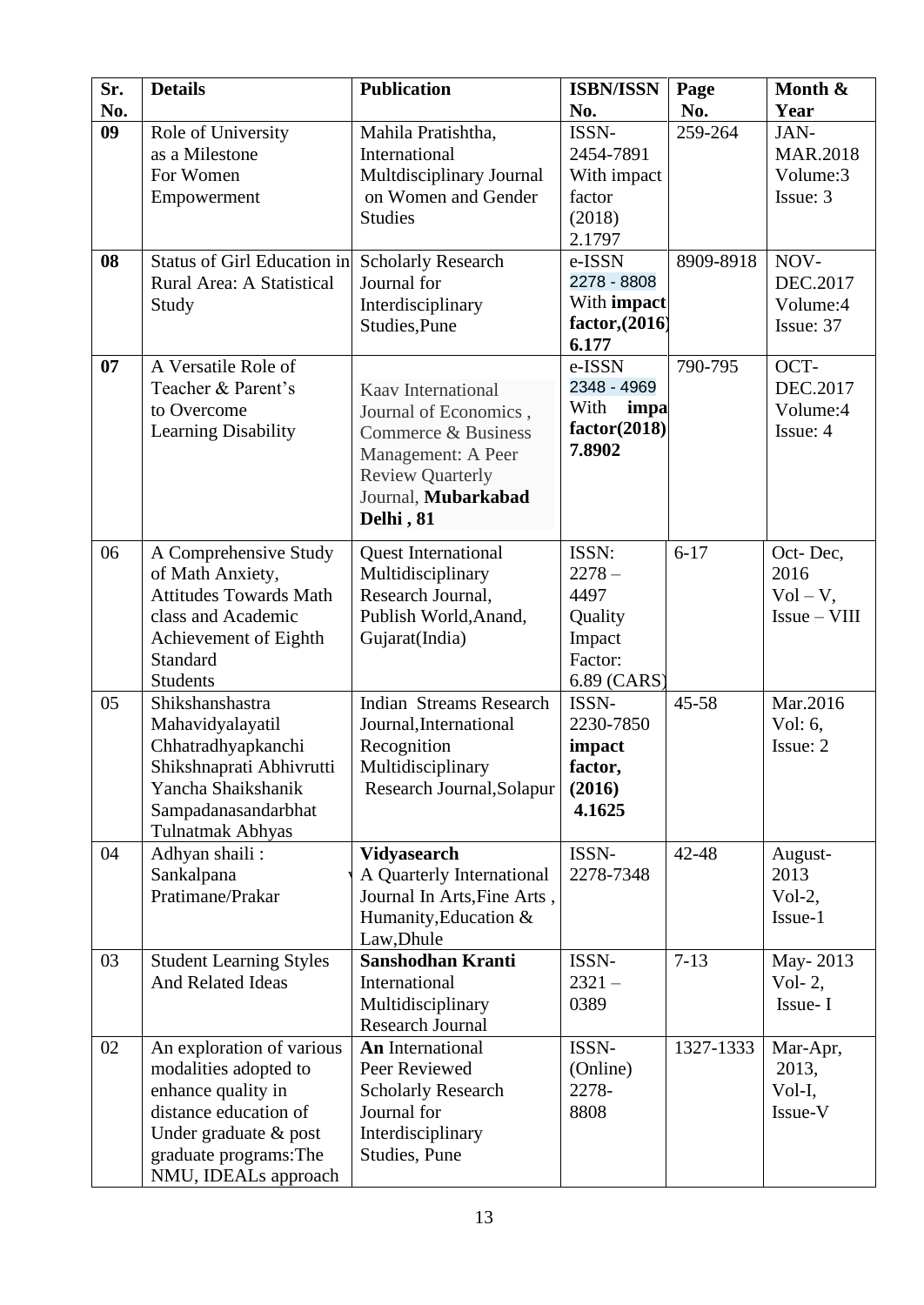| Sr. | <b>Details</b>                 | <b>Publication</b>         | <b>ISBN/ISSN</b> | Page    | Month $\&$ |
|-----|--------------------------------|----------------------------|------------------|---------|------------|
| No. |                                |                            | No.              | No.     | Year       |
| 01  | Paradigm Change in Pre-        | An International Peer      | ISSN-            | $1 - 7$ | Dec-       |
|     | ServiceTeacher                 | <b>Reviewed Scholarly</b>  | (Online)         |         | 2011-12    |
|     | <b>Education:</b> Implications | Research Journal for       | 2278-8808        |         |            |
|     | for Innovation And             | Interdisciplinary Studies, |                  |         |            |
|     | Practice                       | Pune                       |                  |         |            |
|     |                                |                            |                  |         |            |

### ❖ **Additional Contribution Related Distance Education:**

- **At YCMOU, Nasik from March, 2008 to June,2010**
- 1. Assisted the Head, for **planning the programmes**, **course development, research guidance, Contact programmes** and academic events for the M.A/M.Sc. /M.Com./M.Phil/Ph.D programmes.
- 2. **Drafted** various **Proposals** related various programmes at YCMOU,Nasik. Have **drafted Minutes** of the various Meetings.
- 3. Have written various Articles for **Samwad** i.e. a monthly journal published by YCMOU, Nasik.
- **`At DEEL, KBCNMU, (Formerly IDEAL DEPT.) Jalgaon. from March, 2011**
- 1. Prepared publicity material: Handbills, Flex, Posters etc and the Advertisement
- 2. Prepared Structure and Functioning of IDEAL.
- 3. The SLM regarding the tie up programmes of IKC is reviewed.
- 4. Academic Calendar Preparation for all the said programmes
- 5. Organizing Study Centre Counsellor's Training
- 6. Organizing Training of Study Centre Heads/Coordinators
- 7. Prepared IDEAL's ordinance
- **8.** Prepared Structure of IDEAL with roles and responsibilities of the staff
- **9. Developing**
	- Self Learning Material Handbook
	- Student Guide Book (For M.A. Education)
	- Counsellor Training Handbook
	- Study Centre Guide Book
	- Prospectus for various Programmes at IDEAL,NMU,Jalgaon
- 10. Conducted various workshops for the development of Self Learning Material.For Study center coordinator & Counselors.
- 11. Working as a co-coordinator ,Format editor for Self Learning Material Development start to end procedure of various UG & PG Programmes run by IDEAL.
- 12. Doing all pioneer work to develop IDEAL Department, NMU, Jalgaon**.**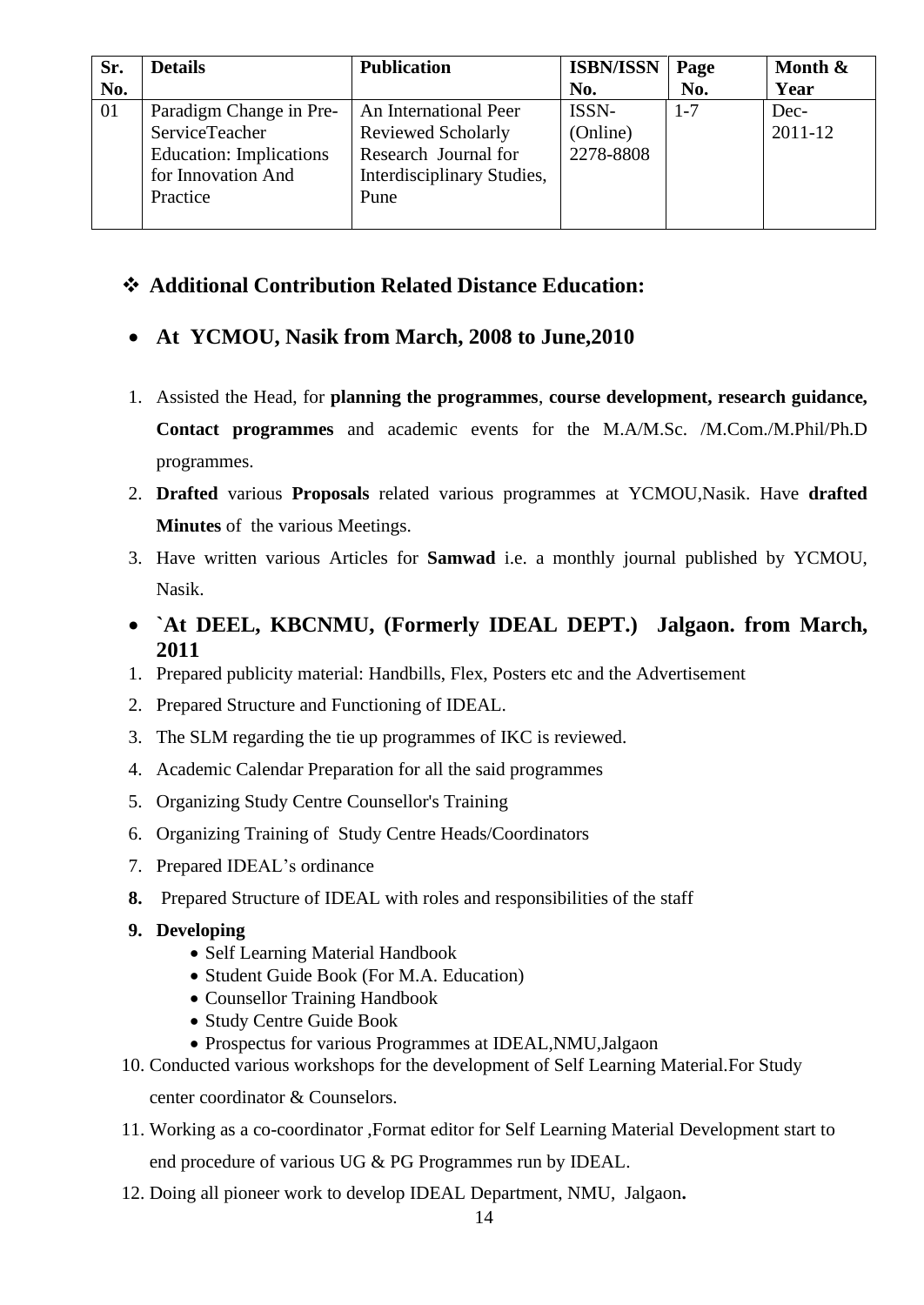**13. Conducted various meetings for better development of IDEAL's Academic & Administrative activities .And working as organizer & main coordinator. Details are given below.**

| Sr.                     | <b>Details of Activities / Meetings</b>                           |
|-------------------------|-------------------------------------------------------------------|
| No.                     |                                                                   |
| $\mathbf{1}$            | <b>Advisory Meeting</b>                                           |
| $\overline{2}$          | Self Learning Material (SLM) Development Workshops                |
| $\overline{3}$          | Syllabus Designing (M.Sc,LLM,M.B.A,MA-Education                   |
| $\overline{\mathbf{4}}$ | Study Center Head & Coordinator Meeting                           |
| $\overline{5}$          | IDEAL's work progress review meeting                              |
| 6                       | Article setting Meeting for 18 Programmes                         |
| $\overline{7}$          | Self Learning Material (SLM) Development Editing Meeting          |
| 8                       | Self Learning Material (SLM) Development Tender Meeting           |
| 9                       | Online Admission to result Declaration Process Meeting            |
| 10                      | <b>Contact Sessions Organization Meeting</b>                      |
| 11                      | Other meetings related for better development of IDEAL Department |

### **14.Programme & Instruction Design,Format Editor & Coordinator of Self Learning Material Development In NMU's Institute of Distance Education And Learning (IDEAL) Department From 2012-13 (Details are given below)**

| Programme                  | <b>Name of Book</b>                                                        | <b>ISBN</b>                                                | Year    |
|----------------------------|----------------------------------------------------------------------------|------------------------------------------------------------|---------|
|                            | Marathi                                                                    | 978-81-923014-5-7                                          | 2012-13 |
|                            | Hindi                                                                      | 978-81-927350-0-9                                          | 2012-13 |
|                            | <b>Compulsory English</b>                                                  | 978-81-924780-5-0                                          | 2012-13 |
|                            | <b>History</b>                                                             | 978-81-923014-6-4                                          | 2012-13 |
|                            | Political Sci.                                                             | 978-81-924780-4-3                                          | 2012-13 |
|                            | Psychology                                                                 | 978-81-923014-4-0                                          | 2012-13 |
|                            | Sociology                                                                  | 978-81-924780-6-7                                          | 2012-13 |
| F.Y.B.A.                   | Principles of Economics                                                    | 978-93-83113-08-8                                          | 2012-13 |
|                            | <b>Compulsory English</b>                                                  |                                                            | 2014-15 |
|                            | Marathi-Wangmaya Prakar Abhyas: Kadambari va<br>Atmakathan                 |                                                            | 2014-15 |
|                            | Samanya Hindi                                                              |                                                            | 2014-15 |
|                            | Rise of Maratha Power - 1630-1707                                          | All Books are Edited &                                     | 2014-15 |
|                            | <b>Indian Political Thought</b>                                            | Final Book Print is in<br>Process. Temporarily at          | 2014-15 |
|                            | <b>Indian Society: Issues and Problems</b>                                 | present available in CD                                    | 2014-15 |
| S.Y.B.A                    | Indian Economy Since 1980                                                  | form                                                       | 2014-15 |
|                            | Marathi Wangmayachi Sanskrutik Parshvabhumi                                | 978-93-83113-02-6                                          | 2012-13 |
| M.A.                       | Sahitya: Samiksha Ani Sampradaya                                           | 978-93-83113-03-3                                          | 2012-13 |
| <b>MARATHI</b><br>1st Year | Vishesh Lekhakacha Abhyas (V.D.Karandikar)                                 | 978-81-924780-7-4                                          | 2012-13 |
|                            | Shreewadi Sahitya                                                          | 978-93-83113-04-0                                          | 2012-13 |
|                            | Adhunik Marathi Wangmayacha Itihas (1920-1980)                             | All Books are Edited &                                     | 2014-15 |
| <b>M.A.</b>                | Bhasha Vidnyan                                                             | Final Book Print is in                                     | 2014-15 |
| <b>MARATHI</b><br>2nd Year | Sathottari Marathi Sahityatil Pramukh Pravaha:<br>Gramin Ani Dalit Sahitya | Process. Temporarily at 2014-15<br>present available in CD |         |
|                            | Loksahitya Ani Khandeshi Loksahitya                                        | form                                                       | 2014-15 |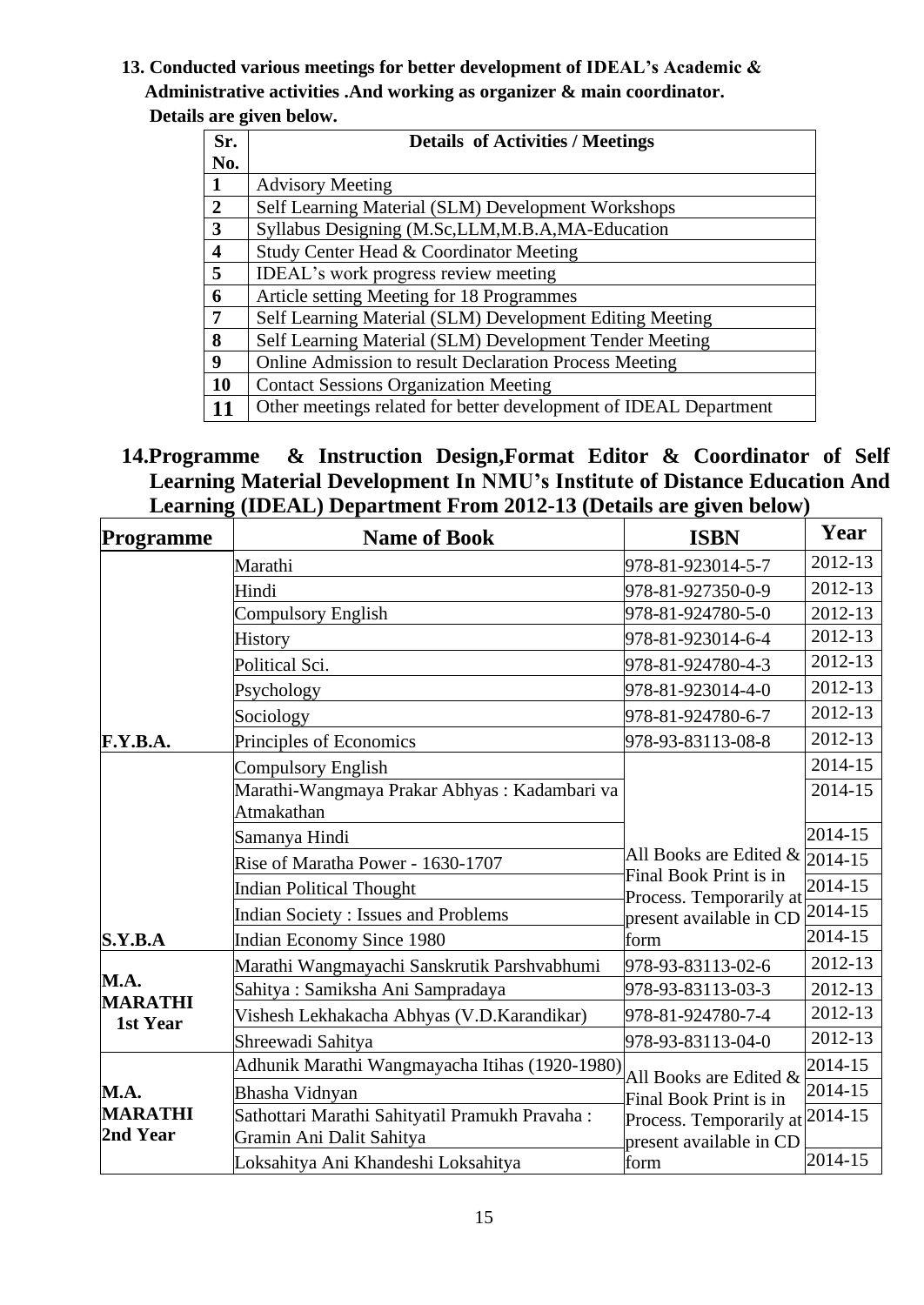| <b>Programme</b>             | <b>Name of Book</b>                                             | <b>ISBN</b>                                                | Year    |
|------------------------------|-----------------------------------------------------------------|------------------------------------------------------------|---------|
|                              | Samanyastar : Adhunik Gadya                                     | 978-81-923014-2-6                                          | 2012-13 |
| <b>M.A.</b>                  | Visheshstar: Prachin evm Madhyayugin Kavya                      | 978-81-927350-1-6                                          | 2012-13 |
| <b>HINDI</b>                 | Visheshstar: Bharatiya evm Pashatya Sahityashatra               |                                                            | 2012-13 |
| 1st Year                     | Tatha Alochana                                                  | 978-81-923014-7-1                                          |         |
|                              | Vishesh Sahityakar: Keeber                                      | 978-81-923014-8-8                                          | 2012-13 |
|                              | Adhunik Kavya                                                   | All Books are Edited &                                     | 2014-15 |
| M.A.<br><b>HINDI</b>         | Bhasha Vidnyan Evam Hindi Bhasha                                | Final Book Print is in                                     | 2014-15 |
| 2nd Year                     | Hindi Sahitya Ka Itihas                                         | Process. Temporarily at<br>present available in CD         | 2014-15 |
|                              | Loksahitya                                                      | form                                                       | 2014-15 |
|                              | Strategies for Effective Communication In English               | 978-81-927350-9-2                                          | 2012-13 |
| <b>M.A.</b>                  | Period studies through literary genres : Drama                  | 978-93-83113-00-2                                          | 2012-13 |
| <b>ENGLISH</b>               | <b>Literary Studies</b>                                         | 978-93-83113-01-9                                          | 2012-13 |
| 1st Year                     | <b>American Literature</b>                                      | 978-81-924780-1-2                                          | 2012-13 |
|                              | <b>Modern Literary Theories</b>                                 |                                                            | 2014-15 |
| M.A.                         | Period Studies Through Literary Generes: Fiction                | All Books are Edited &<br>Final Book Print is in           | 2014-15 |
| <b>ENGLISH</b><br>2nd Year   | Period Studies Through Literary Generes: Poetry                 | Process. Temporarily at 2014-15<br>present available in CD |         |
|                              | <b>American Literature</b>                                      | form                                                       | 2014-15 |
|                              | Trends In Historiography -Tools, Methods And<br><b>Theories</b> | 978-81-927350-2-3                                          | 2012-13 |
| M.A.<br><b>HISTORY</b>       | History of Ancient India                                        | 978-81-944780-2-9                                          | 2012-13 |
| 1st Year                     | History of Meadvial India                                       | 978-81-927350-3-0                                          | 2012-13 |
|                              | An Introduction To Tribal History In India &                    |                                                            | 2012-13 |
|                              | History of Khandesh                                             | 978-81-924780-3-6                                          |         |
|                              | Twentieth Century World - upto A.D. 1945                        | All Books are Edited &                                     | 2014-15 |
| M.A.                         | India After Independence                                        | Final Book Print is in                                     | 2014-15 |
| <b>HISTORY</b><br>2nd Year   | History of Medieval Maharashtra                                 | Process. Temporarily at                                    | 2014-15 |
|                              | History of Modern Maharashtra                                   | present available in CD<br>form                            | 2014-15 |
|                              |                                                                 | 978-93-83113-05-7                                          | 2012-13 |
| M.A.<br><b>POLITICAL</b>     | Indian Foreign Policy<br><b>Modern Political Issues</b>         | 978-93-83113-06-4                                          | 2012-13 |
| SCI.                         | Political Process In Indian States                              | 978-81-927350-4-7                                          | 2012-13 |
| 1st Year                     |                                                                 | 978-81-927350-5-4                                          | 2012-13 |
|                              | Democracy In India-                                             |                                                            | 2014-15 |
| M.A.                         | Socio - Political Research Methods                              | All Books are Edited &                                     |         |
| <b>POLITICAL</b>             | <b>Recent Comparative Political Process</b>                     | Final Book Print is in<br>Process. Temporarily at          | 2014-15 |
| SCI.<br>2nd Year             | Political Theory and Key Concepts                               | present available in CD                                    | 2014-15 |
|                              | <b>UNO - Structure and Functions</b>                            | form                                                       | 2014-15 |
|                              | Social Structure And Social Change                              | 978-93-83113-07-1                                          | 2012-13 |
| <b>M.A.</b>                  | Methodology Of Social Research                                  | 978-81-927350-6-1                                          | 2012-13 |
| <b>SOCIOLOGY</b><br>1st Year | Rural Society In India                                          | 978-81-927350-7-8                                          | 2012-13 |
|                              | <b>Industry And Society In India</b>                            | 978-81-927350-8-5                                          | 2012-13 |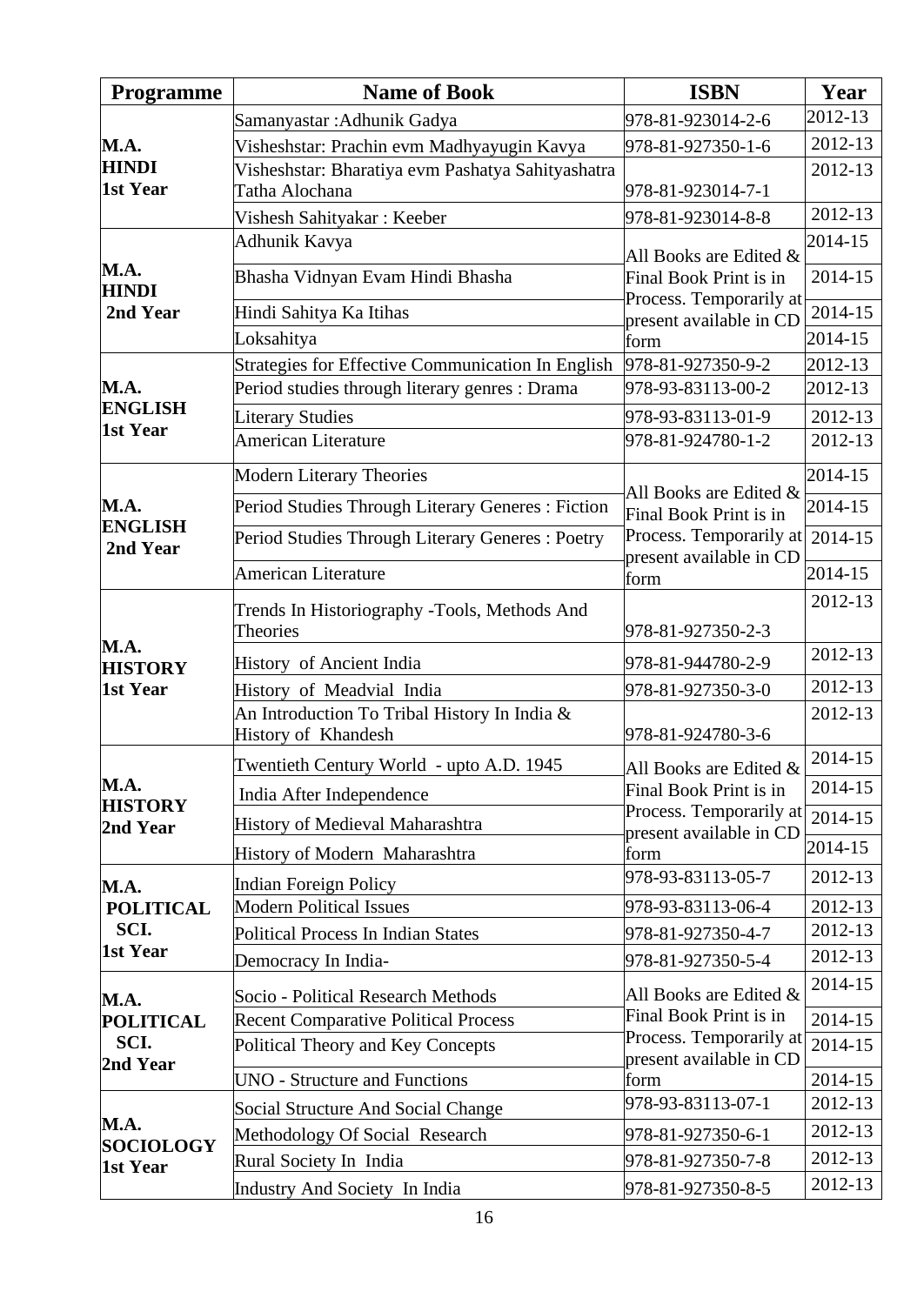| <b>Programme</b>                | <b>Name of Book</b>                             | <b>ISBN</b>                                        | Year    |
|---------------------------------|-------------------------------------------------|----------------------------------------------------|---------|
|                                 | Sociology of Development                        | All Books are Edited &                             | 2014-15 |
|                                 | <b>Indian Sociology and Social Thinkers</b>     | Final Book Print is in                             | 2014-15 |
| <b>M.A.</b><br><b>SOCIOLOGY</b> | Gender and Society                              | Process. Temporarily at<br>present available in CD | 2014-15 |
| 2nd Year                        | <b>Education and Society</b>                    | form                                               | 2014-15 |
|                                 | Philosophical and Sociological Foundation of    |                                                    | 2012-13 |
| M.A.                            | Education                                       | 978-81-923014-1-9                                  |         |
| <b>EDUCATION</b>                | Psychological Foundation of Education           | 978-81-923014-9-5                                  | 2012-13 |
| 1st Year                        | Methodology of Educational Research             | 978-81-923014-0-2                                  | 2012-13 |
|                                 | <b>Distance Education</b>                       | 978-81-923014-3-3                                  | 2012-13 |
| M.A.                            | <b>Teacher Education</b>                        | All Books are Edited &<br>Final Book Print is in   | 2014-15 |
| <b>EDUCATION</b>                | <b>Educational Technology</b>                   | Process. Temporarily at                            | 2014-15 |
| 2ndYear                         | Educational Guidance & Counseling               | present available in CD                            | 2014-15 |
|                                 | <b>Special Education</b>                        | form                                               | 2014-15 |
|                                 | <b>Advance Microeconomic Theory</b>             | All Books are Edited &                             | 2014-15 |
| <b>M.A.</b><br><b>ECONOMICS</b> | <b>Modern Public Finance</b>                    | Final Book Print is in                             | 2014-15 |
| 1st Year                        | Research Methodology & Statistics For Economics | Process. Temporarily at<br>present available in CD | 2014-15 |
|                                 | <b>Agricultural Economics</b>                   | form                                               | 2014-15 |
|                                 | <b>Modern Monetary Economics</b>                | All Books are Edited &                             | 2014-15 |
| <b>M.A.</b>                     | Theory of Economics Growth and Development      | Final Book Print is in                             | 2014-15 |
| <b>ECONOMICS</b><br>2nd Year    | <b>International Economics</b>                  | Process. Temporarily at<br>present available in CD | 2014-15 |
|                                 | Modern Banking and Financial Markets in India   | form                                               | 2014-15 |
|                                 | Wangmayin Va Upyojit Marathi                    |                                                    | 2014-15 |
|                                 | <b>English For Business</b>                     |                                                    | 2014-15 |
|                                 | Micro Economic Analysis                         | All Books are Edited &                             | 2014-15 |
| <b>F.Y.B.COM</b>                | Financial & Cost Accounting                     | Final Book Print is in                             | 2014-15 |
|                                 | <b>Computing Skills</b>                         | Process. Temporarily at                            | 2014-15 |
|                                 | <b>Modern Office Management</b>                 | present available in CD                            | 2014-15 |
|                                 | Principles & Practices of Banking               | form                                               | 2014-15 |
|                                 | Macro Economic Analysis                         |                                                    | 2014-15 |
|                                 | <b>Business &amp; Tax Laws</b>                  |                                                    | 2014-15 |
|                                 | <b>Business Management</b>                      | All Books are Edited &                             | 2014-15 |
| S.Y.B.COM.                      | Corporate Accounting & Costing                  | Final Book Print is in                             | 2014-15 |
|                                 | <b>Business Communication</b>                   | Process. Temporarily at                            | 2014-15 |
|                                 | Entrepreneurship Development                    | present available in CD                            | 2014-15 |
|                                 | Modern Banking & Financial System               | form                                               | 2014-15 |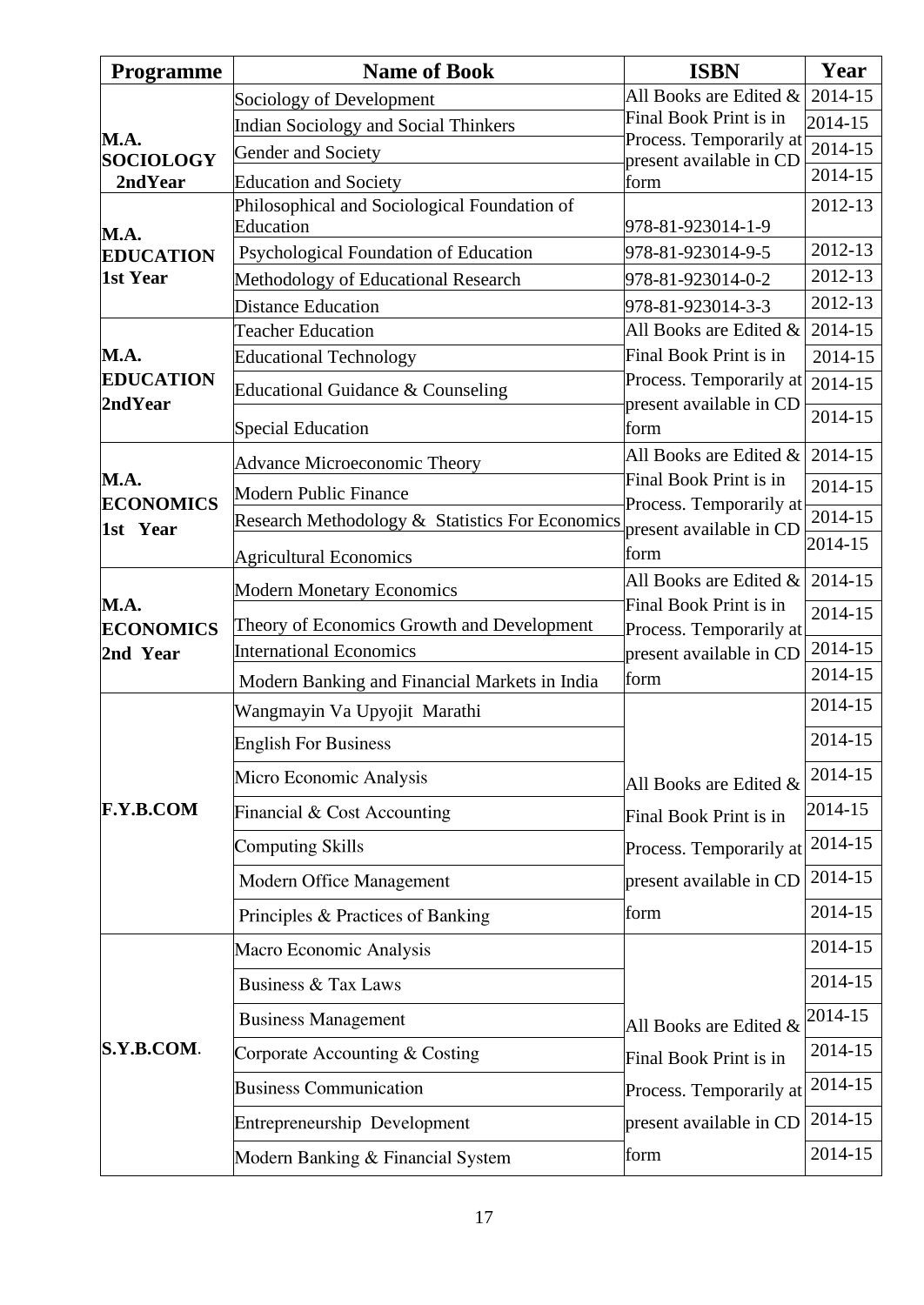| <b>Programme</b> | <b>Name of Book</b>                           | <b>ISBN</b>                      | Year    |
|------------------|-----------------------------------------------|----------------------------------|---------|
|                  | Economics of Industries & Environment         |                                  | 2014-15 |
|                  | Strategic Management & Case Studies           | All Books are Edited $& 2014-15$ |         |
| M.COM.           | Research Methodology in Commerce $\&$         | Final Book Print is in           |         |
| $1ST$ Year       | Management                                    | Process. Temporarily at          | 2014-15 |
|                  | <b>Advanced Accountancy</b>                   | present available in CD          | 2014-15 |
|                  | Human Resource Management                     | form                             | 2014-15 |
|                  | Management Accounting, Production & Operation |                                  |         |
|                  | Management                                    | All Books are Edited $\&$        | 2014-15 |
| M.COM.           | <b>Organization Behaviour</b>                 | Final Book Print is in           | 2014-15 |
| $2nd$ Year       | Entrepreneurship Development                  | Process. Temporarily at          | 2014-15 |
|                  | <b>Advanced Accountancy</b>                   | present available in CD          | 2014-15 |
|                  | Human Resource Management                     | form                             | 2014-15 |

# ❖ **Other Co-Curricular Activities.**

| Sr.                      | Details/Subject                                                              | Organizer/                       | <b>Date</b>      |
|--------------------------|------------------------------------------------------------------------------|----------------------------------|------------------|
| No.                      |                                                                              | <b>Place</b>                     |                  |
|                          | <b>Work Related Counselling for Distance/ External Learners</b>              |                                  |                  |
| 6                        | Counsellor as well as Co-coordinator, Internal evaluater as                  | School of Education From 2021 to |                  |
|                          | well as internal examinar For Post Graduate Diploma                          | KBCNMU, Jalgaon                  | till date        |
|                          | Guidance and Counselling                                                     |                                  |                  |
| $\overline{5}$           | Organize & Conducted Subject wise Contact Sessions for                       | IDEAL, KBCNMU,                   | $2011 -$<br>From |
|                          | UG/PG Programmes at Jalgaon, Dhule, Nandurbar                                | Jalgaon                          | to onwards       |
|                          | District. (Total 16 Programms)                                               |                                  |                  |
| $\overline{\mathcal{A}}$ | Two days Contact Session for M.A/M.COM/M.Sc.                                 | YCMOU, Nasik                     | 22-23/1/2011     |
|                          | (PG) Programme Counselling on Assement &                                     |                                  |                  |
|                          | Evaluation Subject & Research Guidance                                       |                                  |                  |
| 3                        | Two days Contact Session for M.A/M.COM/M.Sc.                                 | YCMOU, Nasik                     | 13-14/11/2010    |
|                          | (PG) Programme Counselling on Assement &                                     |                                  |                  |
|                          | Evaluation Subject & Research Guidance                                       |                                  |                  |
| $\overline{2}$           | <b>Contact Session for Counseling Training</b>                               | YCMOU, Nasik                     | 18/7/2010        |
|                          | Certificate Programme delivered Counselling on                               |                                  |                  |
|                          | Adult & Informal Education                                                   |                                  |                  |
| 1                        | <b>Contact Session for Counseling Training</b>                               | YCMOU, Nasik                     | 20/6/2010        |
|                          | Certificate Programme delivered Counselling on                               |                                  |                  |
|                          | Adult & Informal Education                                                   |                                  |                  |
|                          | PG Level Research guige & Thesis Evaluater & for Distance/ External Learners |                                  |                  |
| 7                        | M.A-Education (PG) Programme Research Guide                                  | IDEAL, NMU,                      | $2011 -$<br>From |
|                          |                                                                              | Jalgaon                          | onwards          |
| 6                        | M.A/M.COM/M.Sc.                                                              | YCMOU, Nasik                     | 8/1/2010         |
|                          | (PG) Programme Research Report Evaluation.-Total 9 Thesis                    |                                  |                  |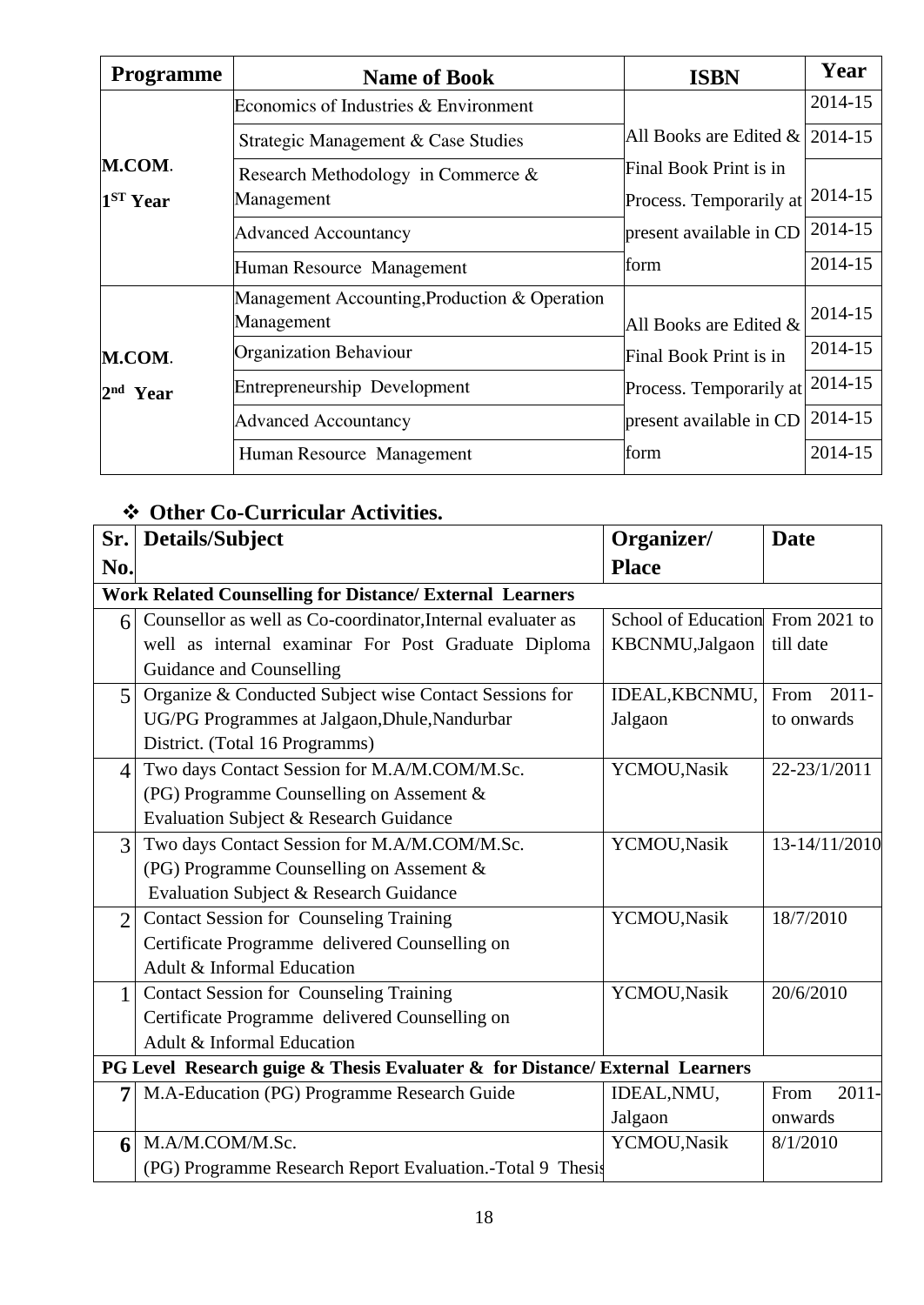| 5                       | M.A/M.COM/M.Sc.(PG) Programme Research Report                                                                                               | YCMOU, Nasik                                        | 21/10/2009   |
|-------------------------|---------------------------------------------------------------------------------------------------------------------------------------------|-----------------------------------------------------|--------------|
|                         | Evaluation.-Total 22 Thesis.                                                                                                                |                                                     |              |
| $\overline{\mathbf{4}}$ | M.A/M.COM/M.Sc.(PG) Programme Research Report                                                                                               | YCMOU, Nasik                                        | 18/9/2009    |
|                         | Evaluation.-Total 21 Thesis.                                                                                                                |                                                     |              |
| 3                       | M.A/M.COM/M.Sc.(PG) Programme Research Report                                                                                               | YCMOU, Nasik                                        | 2/9/2009     |
|                         | Evaluation.-Total 20 Thesis.                                                                                                                |                                                     |              |
| $\mathbf{2}$            | M.A/M.COM/M.Sc.(PG) Programme Research Report                                                                                               | YCMOU, Nasik                                        | 30/7/2009    |
|                         | Evaluation.-Total 12 Thesis.                                                                                                                |                                                     |              |
| 1                       | M.A/M.COM/M.Sc.(PG) Programme Research Report                                                                                               | YCMOU, Nasik                                        | 24/4/2009    |
|                         | Evaluation.-Total 12 Thesis.                                                                                                                |                                                     |              |
|                         | <b>Extension Activities:</b>                                                                                                                |                                                     |              |
| Sr.                     | Details/Subject                                                                                                                             | <b>Organizer/Place</b>                              | <b>Date</b>  |
| No.                     |                                                                                                                                             |                                                     |              |
|                         | <b>Examination Related</b>                                                                                                                  |                                                     |              |
|                         | 8 Working as an External Examiner for oral exam for                                                                                         | Dept. of Education,                                 | 01/6/        |
|                         | M.Ed. students                                                                                                                              | KBCNMU,Jalgaon,                                     | 2021         |
| 7                       | Working as an External Examiner for oral exam for                                                                                           | Dept. of Education,                                 | 21/9/        |
|                         | M.Ed. students                                                                                                                              | KBCNMU,Jalgaon,                                     | 2020         |
| 6                       | Working as an External Examiner for oral exam of Diploma                                                                                    | <b>Chembur Sarvankash</b>                           | $15 - 20/5/$ |
|                         | School Management Programme                                                                                                                 | Shikshanshastra                                     | 2020         |
|                         |                                                                                                                                             | Mahavidyalaya chembur,                              |              |
|                         |                                                                                                                                             | Mumbai                                              |              |
| 5                       | Working as a Observer on behalf of EdCIL (India) Limited                                                                                    | EdCIL (India) Limited                               | 27/02/       |
|                         |                                                                                                                                             | Amini Ratna Category-I                              | 2020         |
|                         |                                                                                                                                             | CPSE, Govt.of India under<br>control of MHRD .At SS |              |
|                         |                                                                                                                                             | System, Paldhi bypass, Jalgaon.                     |              |
| $\overline{\mathbf{4}}$ | Working as a member in flying squard                                                                                                        | Exam Dept.NMU, Jalgaon                              | 27/11/2017   |
| $\overline{\mathbf{3}}$ | Calling as Internal Examiner for oral exam of Diploma                                                                                       | Dept. of Education,                                 | 26/7/2014    |
|                         | School Management Programme                                                                                                                 | NMU,Jalgaon,                                        |              |
| $\overline{2}$          | Calling for oral exam of Diploma in School Management                                                                                       | Dept. of Education,                                 | 6/7/2013     |
|                         | Programme as Internal Examiner                                                                                                              | NMU, Jalgaon,                                       |              |
| $1\vert$                | Calling as External Examiner for oral exam of Diploma                                                                                       | D.S.Patil .Ed.College,                              | 20/5/2012    |
|                         | School Management Programme as External Examiner                                                                                            | Mukhed, Dist. Nasik                                 |              |
| 40                      | <b>Guest /Guest Lecture /Expert/Resource Person Related</b>                                                                                 |                                                     | 20/03/22     |
|                         | Invited as a Resource Person for Thirty days online certificate Padmashali Shikshan<br>course on 'Basics of Research & Academic Integrity'. | Sanstha's, Telagu                                   |              |
|                         | Delivered lecture on 'Searching Tools for Literature & E-                                                                                   | <b>Linguistic Minotity</b>                          |              |
|                         | Resources.'                                                                                                                                 | Institutes A.R.Burla                                |              |
|                         |                                                                                                                                             | Mahila Varishtha                                    |              |
|                         |                                                                                                                                             | Mahavidyalaya, Solapur                              |              |
| 39                      | Invited as a Resource Person for E-Lecture Series on                                                                                        | Muktainagar Taluka                                  | 08/03/       |
|                         | Students Personality Development & Delivered Lecture on                                                                                     | <b>Education Sicieties'</b>                         | 2022         |
|                         | 'Beti Bachav Beti Padhav'                                                                                                                   | Smt.G.G.Khadase Art's                               |              |
|                         |                                                                                                                                             | $,$ Comm. $\&$                                      |              |
|                         |                                                                                                                                             | Sci.College, Muktainagar,                           |              |
|                         |                                                                                                                                             | Jalgaon                                             |              |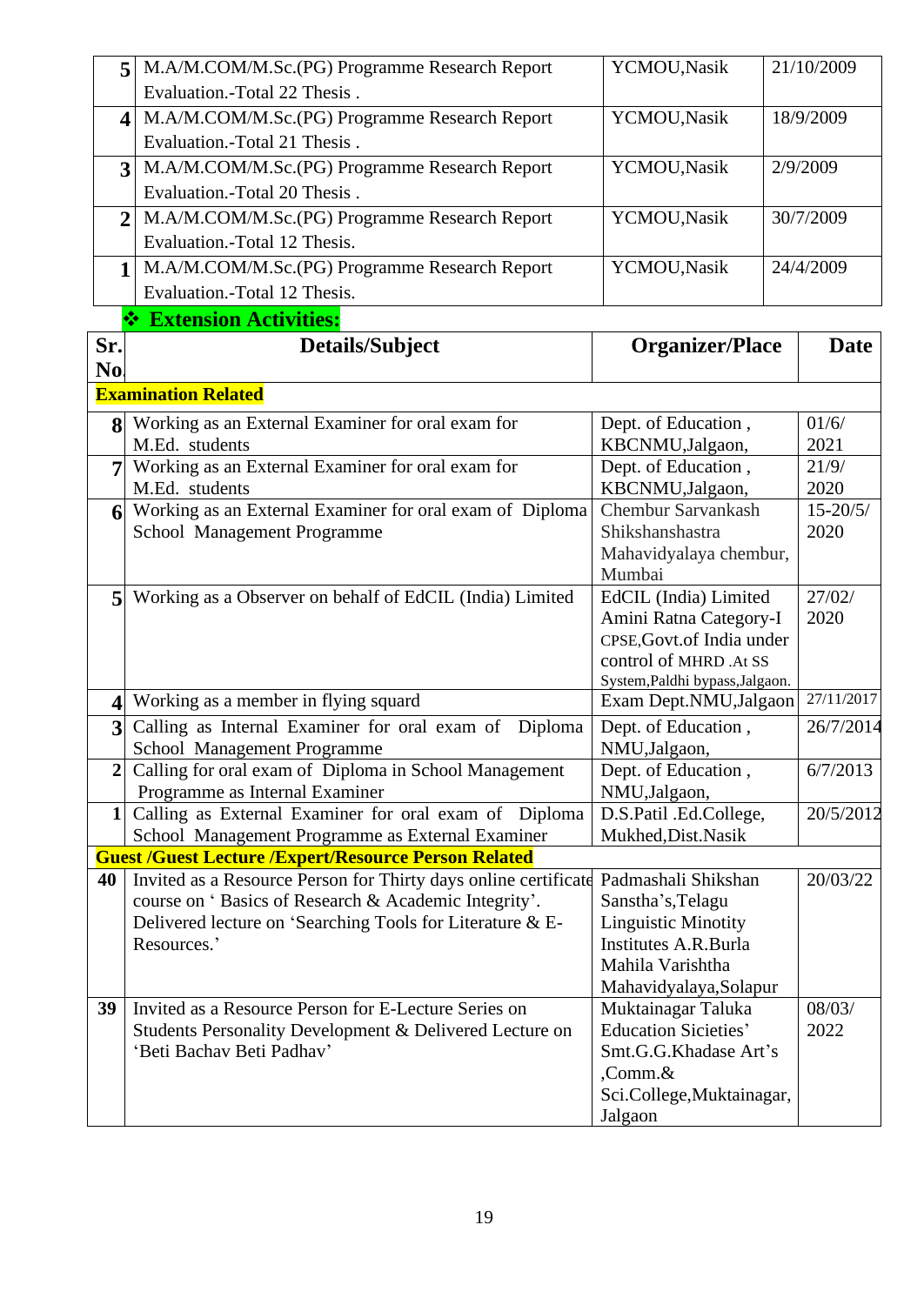| Sr.                  | Details/Subject                                                   | <b>Organizer/Place</b>                   | <b>Date</b> |
|----------------------|-------------------------------------------------------------------|------------------------------------------|-------------|
| N <sub>0</sub><br>38 |                                                                   |                                          | 04/03/      |
|                      | Invited as a Judge in the final round of Tejaswini<br>Competition | Arunodaya Dnyan<br>Prasarak Mandal's     | 2022        |
|                      |                                                                   | Women's College of                       |             |
|                      |                                                                   | Art's, Commerce &                        |             |
|                      |                                                                   | Home Science, Jalgaon                    |             |
| 37                   | Invited as a Resource Person and Delivered lecture on             | Shri Saint Namdev                        | 16/01/      |
|                      | 'Todays Women & Indian Festivals under                            | Maharaj Education                        | 2022        |
|                      | 'Saint Namdev Maharaj Lecture Series'.                            | Trust, Taloda,                           |             |
|                      |                                                                   | Dist.Nandurbar                           |             |
| 36                   | Invited as a Resource Person and Delivered lecture on             | Shri Saint Namdev                        | 15/11/      |
|                      | 'Women's contribution in Social & Public work' under              | Maharaj Education                        | 2021        |
|                      | 'Saint Namdev Maharaj Lecture Series'.                            | Trust, Taloda,                           |             |
|                      |                                                                   | Dist.Nandurbar                           |             |
| 35                   | Invited as a Resource Person on International level               | S.S.Maniyar Law                          | 12/10/      |
|                      | E-Webinar on occasion on Girl Child Day & delivered               | College, Jalgaon                         | 2021        |
|                      | online lecture on 'Role of Parents, Teachers & Governmer          |                                          |             |
|                      | in Empowerment of Girl Child'                                     |                                          |             |
| 34                   | Invited as a Resource Person on Induction Program &               | School of Language                       | 04/10/      |
|                      | delivered lecture on 'Educational Stress Management' for          | &Research                                | 2021        |
|                      | <b>PG</b> Students                                                | Center, KBCNMU, Jalgaon                  |             |
| 33                   | Invited as a Resource Person on National level E-Seminar &        | Art's,Comms.&                            | 11/8/       |
|                      | delivered online lecture on 'Humanism in Bahibabai's              | Sci.College, Bodawad,                    | 2021        |
|                      | Poems'                                                            | Jalgaon                                  |             |
| 32                   | Invited as a Resource Person and Delivered lecture on             | Shri Saint Namdev                        | 08/08/      |
|                      | 'Samajkary shodh aani bodh' under 'Saint Namdev                   | Maharaj Education                        | 2021        |
|                      | Maharaj Lecture Series'.                                          | Trust, Taloda,                           |             |
|                      |                                                                   | Dist.Nandurbar                           |             |
| 31                   | Invited as a Resource Person and Delivered lecture on             | Shri Saint Namdev                        | 30/05/      |
|                      | 'Namdeva's unbelevable Life' under 'Saint Namdev                  | Maharaj Education                        | 2021        |
|                      | Maharaj Lecture Series'                                           | Trust, Taloda,                           |             |
|                      |                                                                   | Dist.Nandurbar                           |             |
| 30                   | Invited as a Resource Person for Yuvati Sabha Workshop &          | Janata Shikshan Mandal's                 | 13/01/      |
|                      | Delivered online lecture on 'Use of Technology in                 | Sane Guruji                              | 2021        |
|                      | Personality Development'.                                         | Vidyaprabodhini<br>Comprehensive College |             |
|                      |                                                                   | of Education, Khiroda,                   |             |
|                      |                                                                   | Jalgaon                                  |             |
| 29                   | Invited as a Resource Person & delivered online lecture           | Dept. of Education,                      | 9/11/       |
|                      | on 'Memory Techniques for Parents, Teachers & Students            | KBCNMU,Jalgaon,                          | 2020        |
| 28                   | Invited as a Resource Person under 'IQAC & delivered              | Tapi Parisar Vidyamandal                 | 11/10/      |
|                      | online lecture on 'Online Exam Stress Management for              | D.N.College, Faizpur,                    | 2020        |
|                      | senior College students                                           | Dist.Jalgaon                             |             |
| 27                   | Invitation as Resource Person for Student Development             | S.P.D.M. Arts, S.B.B. &                  | 5/7/2020    |
|                      | E-Workshop on "Career Guidance and Post                           | S.H.D. Commerce and                      |             |
|                      | Pandemic Opportunities" organized by P.G.                         | S.M.A. Science College,                  |             |
|                      | Department of Commerce '& delivered online lecture                | <b>Shirpur Dist. Dhule</b>               |             |
|                      | on 'Study Skills' for senior College students                     |                                          |             |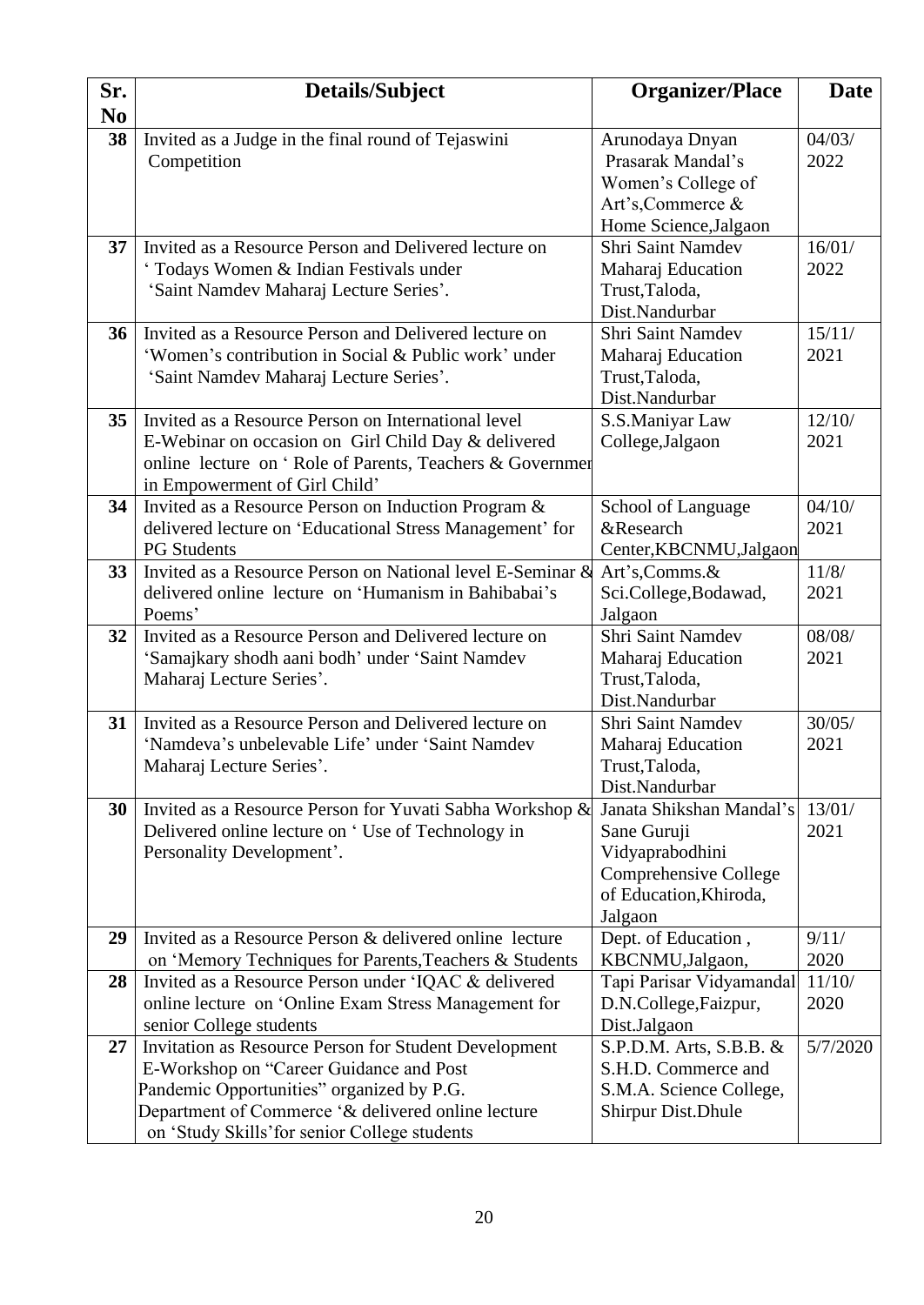| Sr.            | Details/Subject                                                                                                  | <b>Organizer/Place</b>                    | <b>Date</b>    |
|----------------|------------------------------------------------------------------------------------------------------------------|-------------------------------------------|----------------|
| N <sub>0</sub> |                                                                                                                  |                                           |                |
|                | <b>Guest /Guest Lecture /Expert/Resource Person Related</b>                                                      |                                           |                |
| 26             | Invited as a Guest lecturer under 'Yuvati sabha Legal                                                            | P.R.Highschool Societies,                 | 11/02/         |
|                | awareness head & delivered lecture on 'Legal awareness &                                                         | Art's,Com.,&                              | 2020           |
|                | <b>Stress Management for senior College students</b>                                                             | Sci.College, Dharangaon,                  |                |
|                |                                                                                                                  | Dist.Jalgaon                              |                |
| 25             | Invited as a Guest lecturer for 'Refresher Course in Indian &                                                    | Jointly Organised by                      | 24/11/<br>2019 |
|                | Foreign Languages'. Delivered lecture on 'E-learning & E-<br>Content Development'                                | School of Language<br>Studies & Rresearch |                |
|                |                                                                                                                  | Centre, KBCNMU, &                         |                |
|                |                                                                                                                  | UGC-HRDC, Savitribai                      |                |
|                |                                                                                                                  | Phule Univ.Pune                           |                |
|                |                                                                                                                  | At KBCNMU, Jalgaon                        |                |
| 24             | Invited as a Guest lecturer & delivered lecture on 'Study                                                        | Adarsh Vidya Mandir &                     | 30/07/         |
|                | Techniques 'for Junior College students                                                                          | Junior College, Nijampur                  | 2019           |
|                |                                                                                                                  | Jaitane, Dist. Dhule                      |                |
| 23             | Invited as a Guest on occasion of 'Saint Namdeo Maharaj                                                          | Shimpi Samaj Mangal                       | 30/07/         |
|                | Death Anniversory' at Nijampur Jaitane, Dist. Dhule &                                                            | Karyalaya, Nijampur                       | 2019           |
|                | delivered lecture on 'Women & Education'                                                                         | Jaitane, Dist. Dhule                      |                |
| 22             | Working Committee Member for Development of                                                                      | Dept.of Education,                        | 04 & 05        |
|                | Curriculum for M.Ed.Programme                                                                                    | KBCNMU,Jalgaon,                           | /07/2019       |
| 21             | Invited as a Guest on occasion of 'World Women Day '&                                                            | Kshatriya Ahi Shimpi                      | 08/03/         |
|                | delivered lecture on 'Women Empowerment'                                                                         | Mahila Mandal, Jalgaon                    | 2019           |
| 20             | Invited as a Expert for District Level Research Convention                                                       | <b>PSGVP Mandal's College</b>             | 26/12/         |
|                | Avishkar-2018 from KBCNMU, Jalgaon                                                                               | of Pharmacy, Shahada,                     | 2018           |
|                |                                                                                                                  | Nandurbar                                 |                |
| 19             | Invited as a Guest Lecturer for one day NET/ SET                                                                 | Dept.of<br>Education                      | 03/12/         |
|                | workshop.& delevered guidance on topic 'Higher Education                                                         | NMU,Jalgaon,                              | 2018           |
| 18             | System: Governance, Policies and Administration'<br>Invited as a Guest at B.Ed College for Prize Distribution    | <b>PVG College of Education</b>           | 17/04/         |
|                | Ceremony                                                                                                         | & Research, Nashik                        | 2018           |
| 17             | Invited as a resource person delevering speech on Distance                                                       | Akashwani Kendra, Jalgaor                 | 09/11/         |
|                | Education & Benefits for women's                                                                                 |                                           | 2017           |
| <b>16</b>      | Invited as a Guest Lecturer for one day NET/ SET workshop                                                        | Dept.of<br>Education                      | 01/11/         |
|                | & delevered guidance on topic 'Communication Process'                                                            | NMU, Jalgaon,                             | 2017           |
| 15             | Calling Guest Lecture on subject                                                                                 | Arunodaya Dnyan                           | 12/10/         |
|                | 'Post Doctoral Research' for senior college teachers.                                                            | Prasarak Mandal's                         | 2017           |
|                |                                                                                                                  | Women's College of                        |                |
|                |                                                                                                                  | Art's, Commerce &                         |                |
|                |                                                                                                                  | Home Science, Jalgaon                     |                |
| 14             | Calling as resource person for workshop held at                                                                  | Dept.of                                   | 21-22/09/      |
|                | M.Ed. Department & delevered lecture on subject                                                                  | Education, NMU, Jalgaon                   | 2017           |
|                | 'Population & Sampling' topic cover under subject Research                                                       |                                           |                |
|                | Methodology for M.Ed.students.                                                                                   |                                           |                |
| 13             | Calling Guest Lecture on subject 'Education Management'                                                          | Dept.of                                   | $2 - 3/3/$     |
|                | & ' Student Quality Development' & Action Research of                                                            | Education,                                | 2013           |
|                | Diploma in School Management Programme                                                                           | NMU, Jalgaon                              | $23 - 24/2/$   |
| 12             | Calling Guest Lecture on subject 'Education Management'<br>& ' Student Quality Development' & Action Research of | Dept.of Education, NMU,<br>Jalgaon        | 2013           |
|                | Diploma in School Management Programme                                                                           |                                           |                |
|                |                                                                                                                  |                                           |                |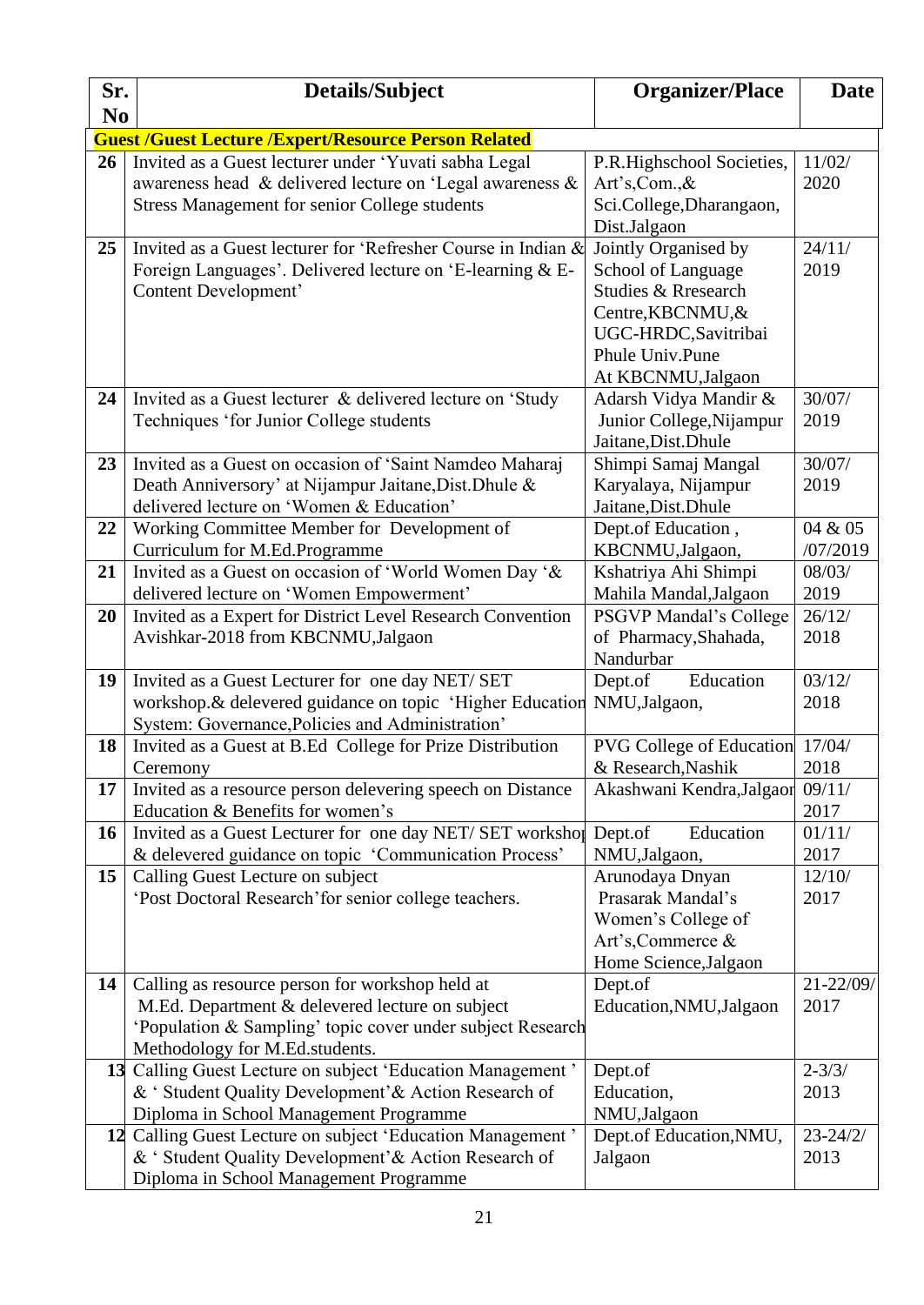| Sr                      | <b>Details/Subject</b>                                                                                                                                                    | <b>Organizer/Place</b>                                                 | <b>Date</b>           |
|-------------------------|---------------------------------------------------------------------------------------------------------------------------------------------------------------------------|------------------------------------------------------------------------|-----------------------|
| N <sub>0</sub>          |                                                                                                                                                                           |                                                                        |                       |
| 11                      | Calling Guest Lecture on subject 'Education                                                                                                                               | Dept.of Education, NMU,                                                | $9 - 10/2/$           |
|                         | Management'&'StudentQuality Development'& Action                                                                                                                          | Jalgaon                                                                | 2013                  |
|                         | Research of Diploma in School Management Programme                                                                                                                        |                                                                        |                       |
|                         | <b>Guest /Guest Lecture /Expert/Resource Person Related</b>                                                                                                               |                                                                        |                       |
|                         | 10 Invited as a Guest Lecturer for NET/ SET coaching Classes                                                                                                              | Education<br>Dept.of<br>NMU,Jalgaon,                                   | $4 - 5/12/$<br>2012   |
| 9                       | Invited for talk on Innovative Teaching Techniques<br>On UGC sponsored 15 <sup>th</sup> Orientation Programme.                                                            | UGC-Academic Staff<br>College, Sant Gadge Baba<br>University, Amravati | 7/3/2012              |
| 8                       | Calling as a Guest Lecture on occasion of University Level<br>Workshop of Literacy Mission. Subject is Women Literacy<br>Problems, Solution Scheme & Role of Universities | Pratap College, Amalner                                                | 17/2/2012             |
| 7                       | Calling Guest Lecture on Conference & Action Research<br>of Diploma in School Management Programme                                                                        | Dept.of Education, NMU,<br>Jalgaon                                     | $11 - 12/2/$<br>2012  |
| 6                       | Calling Guest Lecture on 'Action Research' of<br>Diploma in School Management Programme                                                                                   | Dept.of Education, NMU,<br>Jalgaon                                     | $26 - 27/11/$<br>2011 |
| 5 <sup>1</sup>          | Calling Guest Lecture on Counselling (PG) Programme<br>for M.A/M.COM/M.Sc.on Contact Session                                                                              | Shri.S.S Naik College of<br>Education, Navapur                         | 20/11/<br>2011        |
| 4                       | Calling Guest Lecture on subject 'Education Management'<br>& ' Student Quality Development' of Diploma in<br><b>School Management Programme</b>                           | Dept.of Education,<br>NMU,Jalgaon                                      | $17 - 18/9/$<br>2011  |
| $\overline{\mathbf{3}}$ | Calling as a Guest Lecture On 'Amhi<br>Kase Ghadalo'(Prenana Sadar) For M.S.W.' Student of<br>Under Dept.of ACEES, on occasion of 'Value<br>Orientation Programme'        | School of Social<br>Sciences, NMU, Jalgaon                             | 20/7/2011             |
| $\overline{2}$          | Calling as guest for Flag Hoisting on occasion of<br>'Maharashtra Day'                                                                                                    | D.S.Patil D.Ed.<br>College, Mukhed, Dist. Nasil                        | 1/5/2011              |
| $\mathbf{1}$            | Appointed as a Judge for Drawing & Group Song<br>competition at Dindori, Nasik                                                                                            | Bharatiya<br>Ekatmata Samittee:                                        | (2002).               |
|                         | <b>Cultural/Training/Melava &amp; Mahotysava/Festivals/Anchoring Related</b>                                                                                              |                                                                        |                       |
|                         | 17 Active participation as a member of Book Exhibition<br>committee.'Indradhanushya' Inter University Cultural<br>programme.                                              | YCMOU.Nasik                                                            | 25/10/<br>2008        |
|                         | 16 Active participation in 'Bhavgeet 'singing competition                                                                                                                 | Murbad Mahotsava, Thane                                                | 2008                  |
|                         | 15 Participation at District level subject wise Teaching aids<br>making workshop                                                                                          | Z.P. Nasik.                                                            | Dec.<br>2003          |
|                         | 14 Participation at State level Scout & Guide Melawa.                                                                                                                     | <b>Bharat Scout-Guide</b><br>Office, Nashik                            | Dec.<br>2003          |
|                         | 13 Participation at District level SMART P.T. Training                                                                                                                    | Z.P. Nasik.                                                            | June,<br>2003         |
|                         | 12 Participated in group song competition on occasion<br>Independence Day.                                                                                                | Bharatiya Ekatmata Samitte                                             | 2002                  |
|                         | 11 Participation at National level Cancer awareness prog.                                                                                                                 | Cancer Aid Soc., Lucknow                                               | Dec.<br>2002          |
|                         | 10 Participation at State level Bal shikshan parishad                                                                                                                     | YCMOU, Nasik.                                                          | Oct.<br>2002          |
| 9                       | Active participation in National level children festival at<br>Vardha                                                                                                     | NYP Delhi.                                                             | 2001                  |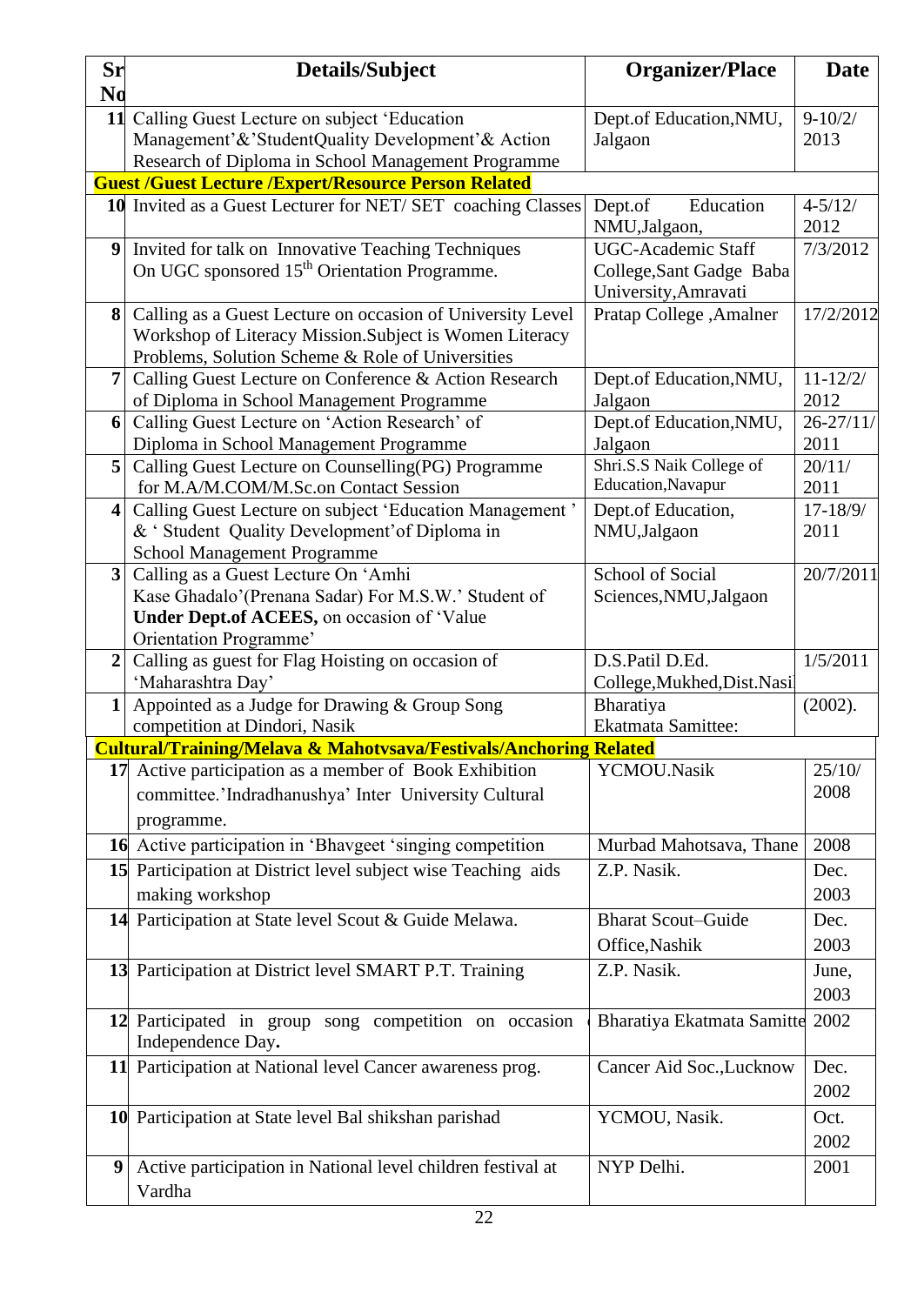| <b>Sr</b>               | Details/Subject                                                              | <b>Organizer/Place</b>                | <b>Date</b> |
|-------------------------|------------------------------------------------------------------------------|---------------------------------------|-------------|
| N <sub>0</sub>          |                                                                              |                                       |             |
| 8                       | Participation at National level Bal & Yuva Mahotvsava                        | Bal Anand Mahotvsava,                 | Dec         |
|                         |                                                                              | Delhi.                                | 2001-03     |
| 7                       | Calling For Anchoring on De addiction Programme                              | <b>Education Mandal,</b>              | 17/1/       |
|                         |                                                                              | Nasik Municipal<br>Corporation, Nasik | 2000        |
|                         | <b>Cultural/Training/Melava &amp; Mahotysava/Festivals/Anchoring Related</b> |                                       |             |
| 6                       | Participation in State level Yuva Mahotsav Cultural                          | <b>District Sport Officer</b>         | 2000        |
|                         | Programme & Lavani Dance was performed.                                      | & Nehru Youth                         |             |
|                         |                                                                              | Centre, Nashik                        |             |
| 5                       | Winner as well as Active participation in Youth Festival &                   | <b>District Sport</b>                 | 2000        |
|                         | Vande Mataram Abhiyan.                                                       | Officer & Nehru                       |             |
|                         |                                                                              | Youth Centre, Nashik                  |             |
| $\overline{\mathbf{4}}$ | Calling For Anchoring on Anand Mela arrange                                  | Kavi Kalidas Kala                     | 3/12/       |
|                         | for Handicaf Student by District Social Welfare Officer                      | Mandir, Nasik                         | 1999        |
| 3                       | Participation in cub bulbul festival                                         | <b>District Bharat</b>                | 1999-       |
|                         |                                                                              | Scout Guide Office, Nashik            | 2002        |
| $\overline{2}$          | Anchored 28 minutes programme on various activities                          | Eklavya Kendra, Nashik                | 1999-       |
|                         | of 'Eklavya Kendra'in Balwani of Akashwani Kendra, Nasik                     |                                       | 2000        |
| 1                       | Calling For Meeting on Nasik District Literacy                               | Planning Hall, District               | 19/10/      |
|                         | Mission                                                                      | <b>Collector Office, Nasik</b>        | 1996        |
|                         | <b>Research Activity Related</b>                                             |                                       |             |
| 3                       | Active participation & selection under the category of                       | held at North Maharashtra             | 2013        |
|                         | teacher for final round in 'Avishkar' at University level                    | University,                           |             |
|                         | <b>Research Festival</b>                                                     | Jalgaon                               |             |
| $\overline{2}$          | Active participation & selection under the category of                       | held at North Maharashtra             | 2013        |
|                         | teacher for final round in 'Avishkar' at District level                      | University,                           |             |
|                         | <b>Research Festival</b>                                                     | Jalgaon                               |             |
| 1                       | Active participation $\&$ selection for final round at                       | held at Sant Gadagebaba               | 2009        |
|                         | degree level in 'Avishkar' Inter University Research                         | University,                           |             |
|                         | Festival                                                                     | Amaravati                             |             |
|                         | <b>Literacy/National Cause Programme/Social Welfare Activities</b>           |                                       |             |
| 5                       | Successfully done Pulse Polio programme &                                    | <b>District Bharat</b>                | 2004-       |
|                         | published information with photo in Bharat                                   | Scout Guide Office, Nashik            | 2005        |
|                         | Scout Guide Magazine                                                         |                                       |             |
| $\overline{\mathbf{4}}$ | Participation in Rallies drawn on occasion of, Dr. Babasaheb                 | <b>District Social</b>                | $2001 -$    |
|                         | Anniversary, Shivajayanti & received<br>Ambedkar's Birth                     | Welfare                               | 2003        |
|                         | prize for decoration devoted for de-addiction during Ganes                   | Department, Nasik                     |             |
|                         | Festival consequently for three years.                                       |                                       |             |
| $\mathbf{3}$            | Participation in all religious National Integration Rally.).                 | Bharatiya Ekatmata Samitte 2001       |             |
| $\boldsymbol{2}$        | Work as National Service Volunteer for three years &                         | Nehru Youth                           | 1999-       |
|                         | also selected in District Advisory Committee as a                            | Centre, Nasik.                        | 2004        |
|                         | member for five years in Nehru Youth Centre, Nasik.                          |                                       |             |
| 1                       | Appointed as a 'Master Trainer' for the training of                          | Nasik city literacy                   | 1998-       |
|                         | Literacy Mission.                                                            | committee                             | 2000        |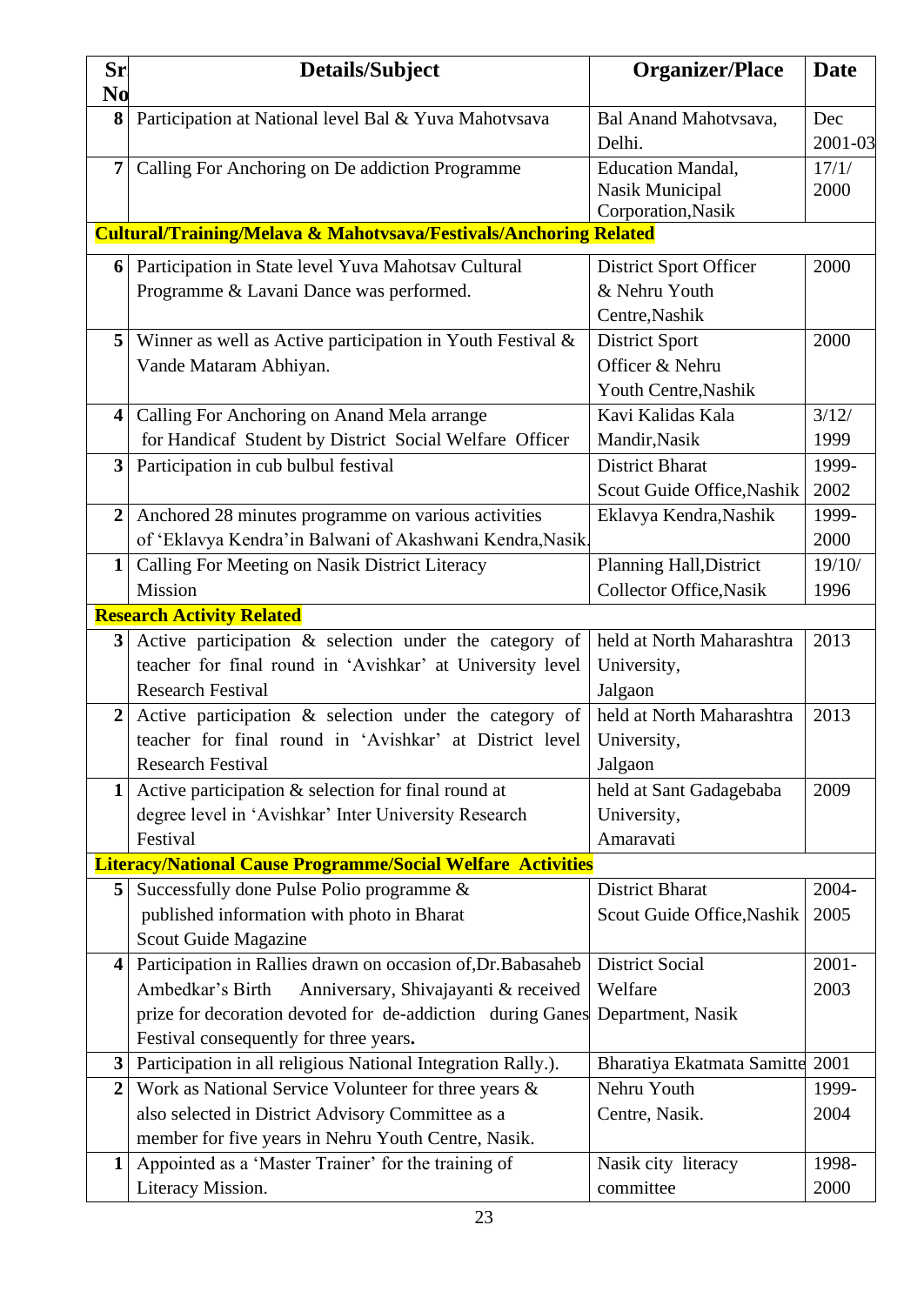## ❖ **Achievements, Felicitations & Awards :**

| Sr.            | $\bullet$ Achievements, Fenchations $\alpha$ Awards :<br><b>Details</b>                                                                  | <b>Period</b> |
|----------------|------------------------------------------------------------------------------------------------------------------------------------------|---------------|
| No.            |                                                                                                                                          |               |
| 24             | Award for best Teacher by Akhil Bhartiya Kshatriya Ahir Shimpi Samaj, Jalgaon                                                            | 2018          |
| 23             | Felicitated by Princpal Dr. Deshpande for stood first in college for M.A. Sociology                                                      | 2012          |
|                | programme at SMRK, College Nasik.                                                                                                        |               |
| 22             | Active participation in Green Teacher Alumini meet at CEE, Ahmedabad.                                                                    | 2010          |
| 21             | Felicitated by Hon. Chairperson Maharashtra Congress Committee Prabha Rao for stood                                                      | 2005          |
|                | first in college for B.Ed. programme at Knowledge Centre, Vadala Mumbai.                                                                 |               |
| 20             | Felicitation award in 'Krantijyoti Savitribai Phule' Elocution Competition .Organised by                                                 | 2005          |
|                | Clean City Counsil, Mumbai.                                                                                                              |               |
| 19             | Best performance in singing competition at Kids Camp organized by Renuka Publicity                                                       | 2004          |
|                | Nasik.                                                                                                                                   |               |
| 18             | Interview published in 'Tribune' Daily News Article, Chandigarh for active participation                                                 | 2002          |
|                | in National level children festival .Organized by NYP Delhi.                                                                             |               |
| 17             | First prize for 'Lavani Dance' Organized by Abhivnav Bal Vikas English Medium                                                            | 2002-         |
|                | School, Nasik.                                                                                                                           | 2003          |
| <b>16</b>      | Felicitated by Hon. District Collector, Mahesh Zagade & CEO,Z.P. Nasik, Vinita                                                           | 2002-         |
|                | Singhal for organizing various activities on the occasion of 'Sant Gadage Maharaj<br>Swatchata Abhiyan '& rally on 'Apang Din'.at Nasik. | 2003          |
| 15             | Award for best 'Art Teacher' by Akhil Bhartiya Kala Sanskritk Manch, Nasik.                                                              | 2002          |
|                | District de-addiction award by District Social Welfare Office, Nasik. By                                                                 | 2002          |
| 14             | <b>District Social Welfare Department, Nasik.</b>                                                                                        |               |
| 13             | Second prize in elocution competition on occasion of Mahatma Phule's Death                                                               | 2001          |
|                | Anniversary at K.T.H.M.College, Nasik.                                                                                                   |               |
| 12             | First prize for 'Folk Dance' by Rotary Club , Nasik.                                                                                     | 2000          |
| 11             | First prize for Aids Awareness poster exhibition on 'World Aids Day'.                                                                    | 2000          |
| 10             | Felicitated by Hon. District Collector, Gajabhiye Kishor for organizing practical                                                        | 2000-         |
|                | Oriented workshop on 'National Defense system. On occasion of Home guard & Civil<br>2003                                                 |               |
|                | Defense Week.                                                                                                                            |               |
| 9              | State level First prize for poster on 'Environment Awareness Drive'organised by                                                          | 2000          |
|                | M.V.P's. Medical college, Nasik co-ordination with Baif Devalopment & Research                                                           |               |
|                | Foundation, Pune.                                                                                                                        |               |
| 8              | First prize winner on district level essay competition .The subject was 'The                                                             |               |
|                | Educational & Social Work Of Mahatma Jyotiba Phule'. & the winning essay                                                                 | 2000          |
|                | Was published in Daily Deshdoot News Article at Nasik. By District Sport Officer                                                         |               |
|                | & Nehru Youth Centre, Nashik                                                                                                             |               |
| $\overline{7}$ | Second prize winner in Elocution Competition on 'Mahatma Jyotiba Phule's                                                                 | 2000          |
|                | Birth Anniversary. By District Social Welfare Department, Nasik                                                                          |               |
| 6              | Administrative<br>Felicitated<br>Mr.<br>Dilip<br>Govind,<br>officer<br>Education<br>by                                                   | 1999          |
|                | Department, Municipal Corporation Nasik with memento for organizing various activities                                                   |               |
|                | for students.                                                                                                                            |               |
| 5              | First prize given by Hon. Vasant Chavan , State Minister, FDA for poster on 'Gutakha                                                     | 1999-         |
|                | virodhi Abiyan' competition by Food & Drug Administration                                                                                | 2000          |